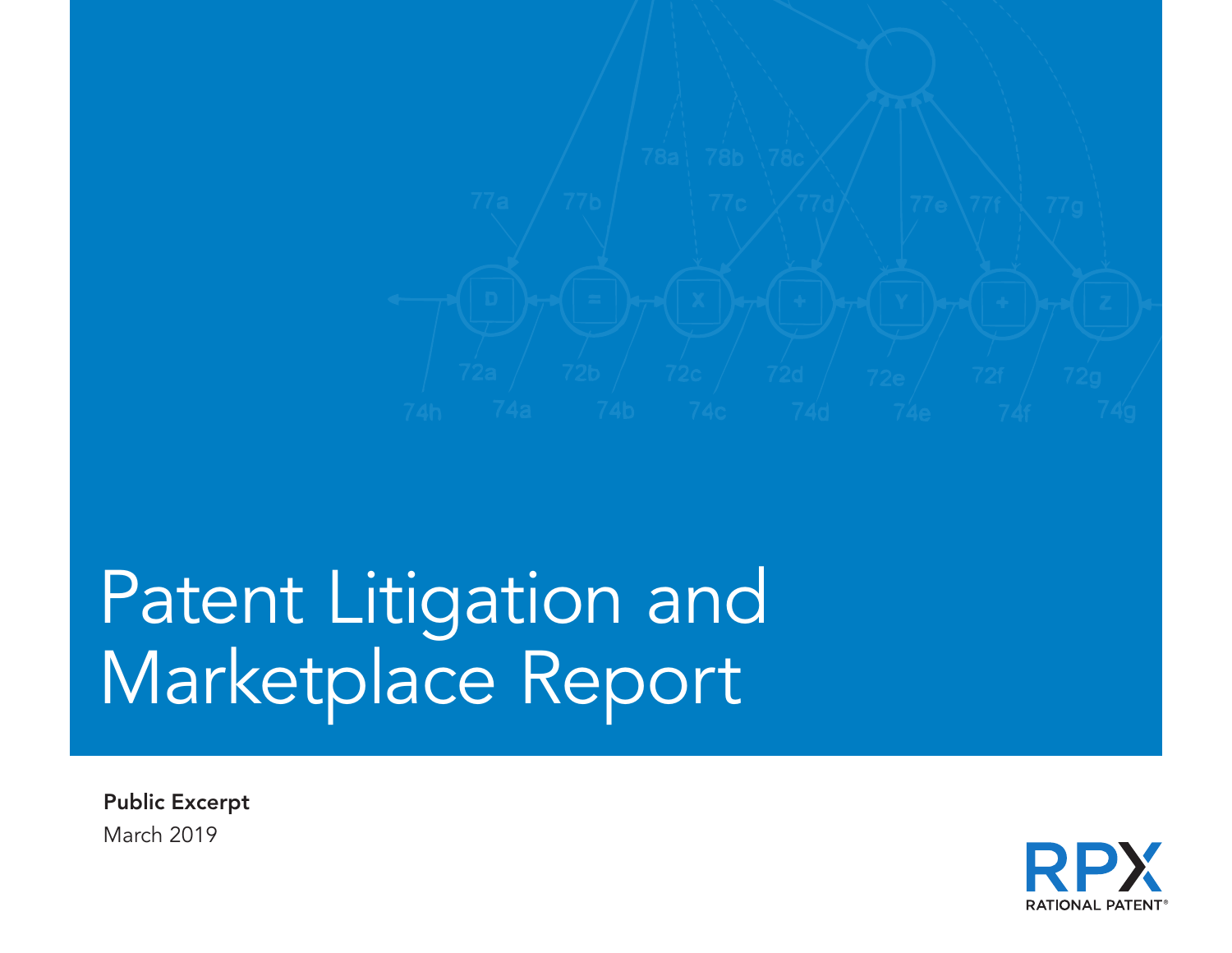RPX Corporation is the leading provider of patent risk solutions, offering defensive buying, acquisition syndiation, patent intelligence, insurance services and advisory services.

Since its founding in 2008, RPX has introduced efficiency to the patent market by providing a rational alternative to litigation. The San Franciscobased company's pioneering approach combines principal capital, deep patent expertise, and client contributions to generate enhanced patent buying power. By acquiring patents and patent rights, RPX helps to mitigate and manage patent risk for its client network.

As of December 31, 2018, RPX had invested over \$2.4 billion to acquire more than 43,000 US and international patent assets and rights on behalf of approximately 320 clients in eight key sectors: automotive, consumer electronics and PCs, e-commerce and software, financial services, media content and distribution, mobile communications and devices, networking, and semiconductors.

#### Acknowledgements

Principal Authors Brian Howard, JD, MA Jake Wexler, JD

The following individuals also made significant contributions to this report: Christina Raymond Young Lee, JD

Jason Miller Kurt Friedli, JD Stephanie Modica Miri Miller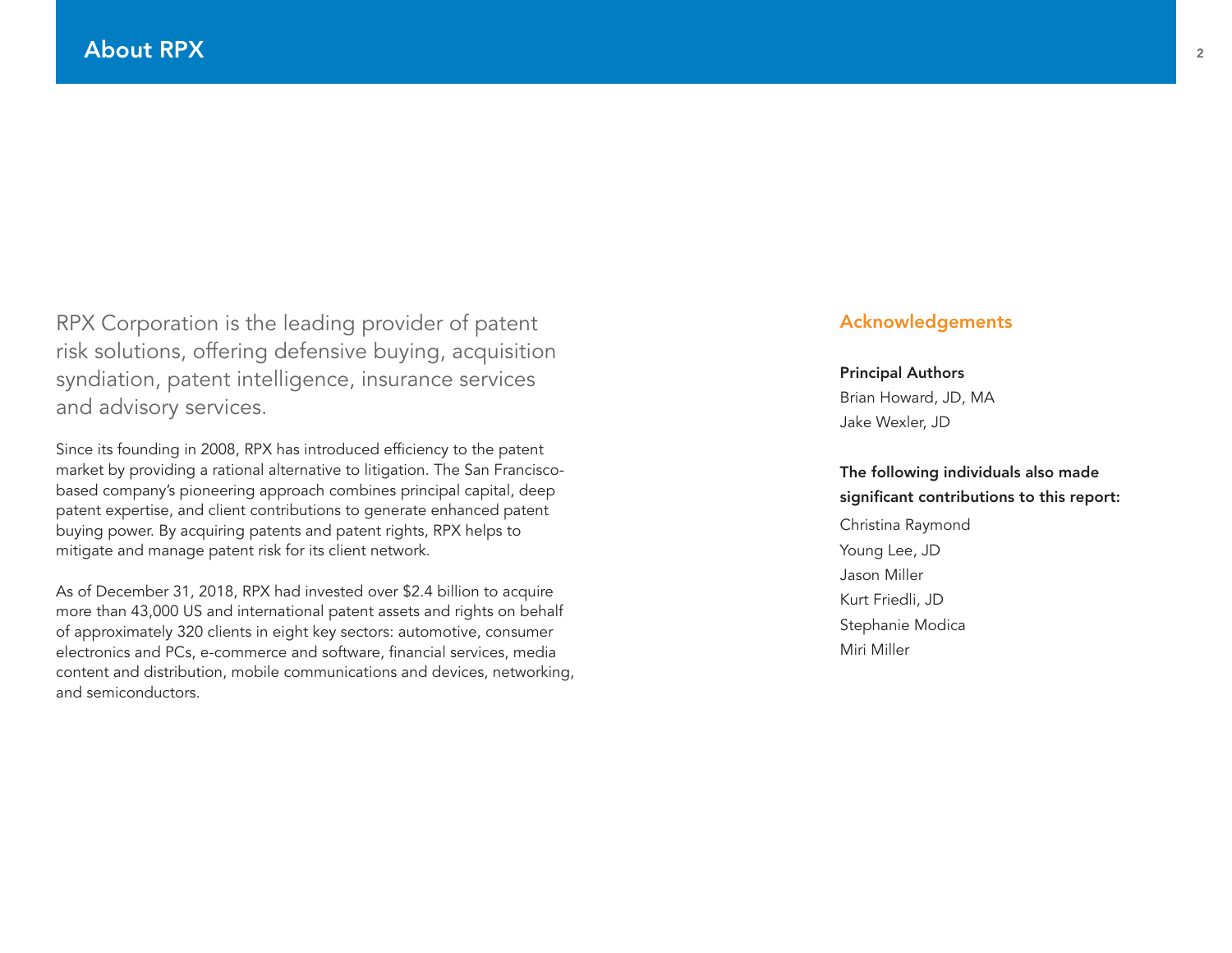The US patent system is often described as a pendulum, swinging between periods of change favoring first patent owners and then defendants. Just a few years ago, that arc bent toward defendants, as reforms implemented by the America Invents Act (AIA) and judicial decisions like *Alice* made it easier for companies to defend against patent suits and pushed patent prices down.

However, there are now clear signs that the pendulum is swinging back. While 2018 saw a 7% drop in US patent litigation overall, a trend evident since 2016, the rate of decline has slowed from the preceding two years.

2018 also brought significant changes to the patent ecosystem that, on balance, weighed in favor of patent plaintiffs—changes that may contribute to a reversal in the down-trend. While *inter partes* review (IPR) survived a constitutional challenge, other judicial rulings and changes implemented by the Patent Office have begun to tilt AIA review proceedings back toward patent owners. Meanwhile, some of the cases interpreting *Alice* have narrowed the decision considerably, making it much easier for plaintiffs to enforce certain types of patents that improve on existing technology, and restricted defendants' ability to bring *Alice* defensive challenges in certain cases.

Other legal trends have also favored plaintiffs. Although *TC Heartland* vastly curtailed forum-shopping in patent cases, some courts have adopted a broad reading of a related aspect of venue law that could effectively reestablish nationwide venue for companies engaged in e-commerce, while other rulings threaten to expand the scope of patent damages for some lawsuits. The past year also saw a new crop of NPEs step forward to assert patents divested from others pulling back from the market. Patent prices, meanwhile, appear to be stabilizing.

In this report, RPX provides an in-depth quantitative and qualitative analysis of these and other notable trends from 2018. This report is designed both to spark further debate about the direction of the patent system and to highlight the ways in which RPX data, analytics, and intelligence can help parties make informed decisions.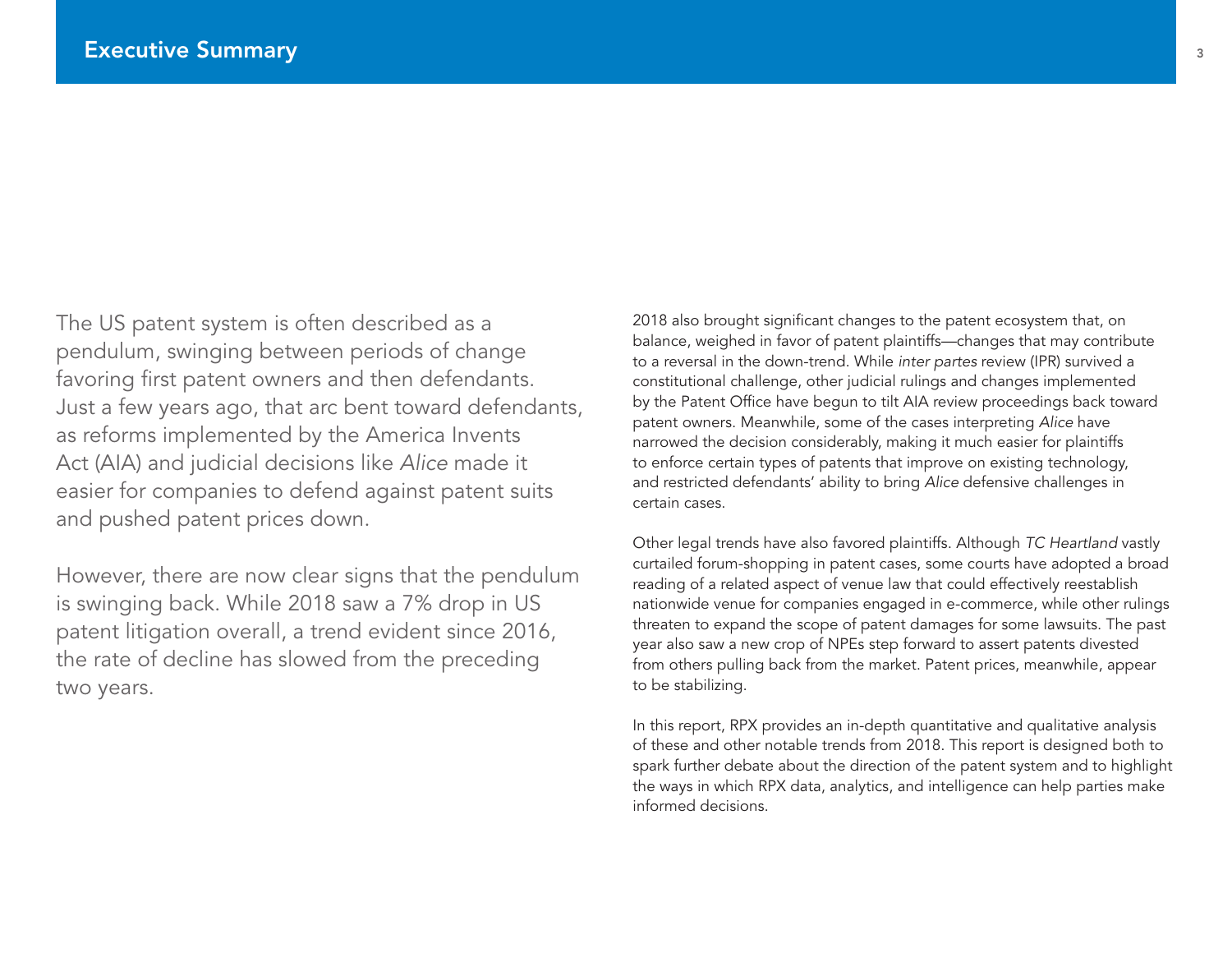# Patent Litigation Filing Activity

The number of defendants added to patent litigation campaigns in 2018 decreased slightly (about 5%) from 2017, after two years of more significant decrease (about 20% over the course of 2016 and 2017).

– Furthermore, the percentage of defendants added by NPEs decreased from 55% to 47%.

Over the past five years, the Eastern District of Texas has seen more large NPE campaigns (those hitting at least five defendants) than any other district. But in the last two years, the Eastern District of Texas has seen a significant drop in filings, largely as the result of *TC Heartland*.

– Top market sectors for NPE litigation include E-Commerce and Software (33% of defendants added by NPEs), Consumer Electronics and PCs (17%), and Networking (15%).

For operating company litigation, the top sectors are Consumer Products (42% of defendants added by operating companies) and Biotech and Pharma (21%).

# Venue Trends and Legal Developments

Overall, the District of Delaware saw the most defendants added to campaigns in 2018 (about 1,000), with the Eastern District of Texas following (about 530 defendants added).

The District of Delaware and the Eastern District of Texas remain the firstand second-most popular districts for NPE litigation, continuing the trend observed since *TC Heartland*, while those districts hold the first and fifth spots for operating company litigation.

– *TC Heartland* has also continued to cause notable increases in litigation for certain districts that have historically been less popular.

District courts and the Federal Circuit have become divided over how to establish proper venue based on whether a defendant has a "regular and established place of business" in a given district.

– However, the Federal Circuit provided clarity for a variety of narrower issues related to venue in 2018, though uncertainties remain as to the law surrounding venue for foreign defendants.

#### Top Parties for NPE Litigation

The top plaintiffs of 2018 included multiple NPEs that have remained top filers for years, including [IP Edge LLC](https://insight.rpxcorp.com/ent/1034412-ip-edge-llc) and [Leigh M. Rothschild](https://insight.rpxcorp.com/ent/352299-leigh-m-rothschild). Other NPEs that have historically been among the most prolific litigants were not among the top filers of 2018, including [Brian Yates](https://insight.rpxcorp.com/ent/942411-brian-yates) and [Acacia Research Corporation,](https://insight.rpxcorp.com/ent/75584-acacia-research-corporation) although their decreased US filing activity can be explained by certain factors (including increased international litigation).

#### Top Parties for Operating Company Litigation

The top operating company plaintiffs of 2018 targeted various types of consumer products, including products related to personal hygiene, food preservation, and replacement cartridges.

#### Jury Verdicts

Nationally, six out of ten patent jury trials favor plaintiffs, with the other four favoring defendants.

- The District of Delaware and the Northern District of California closely follow this trend, while the Eastern District of Texas has historically been more balanced than the nationwide average, with about half of jury verdicts favoring defendants.
- The balanced win rates in the Eastern District of Texas can be explained by certain circumstances and rules relatively unique to that district, including its posture toward summary judgment motions.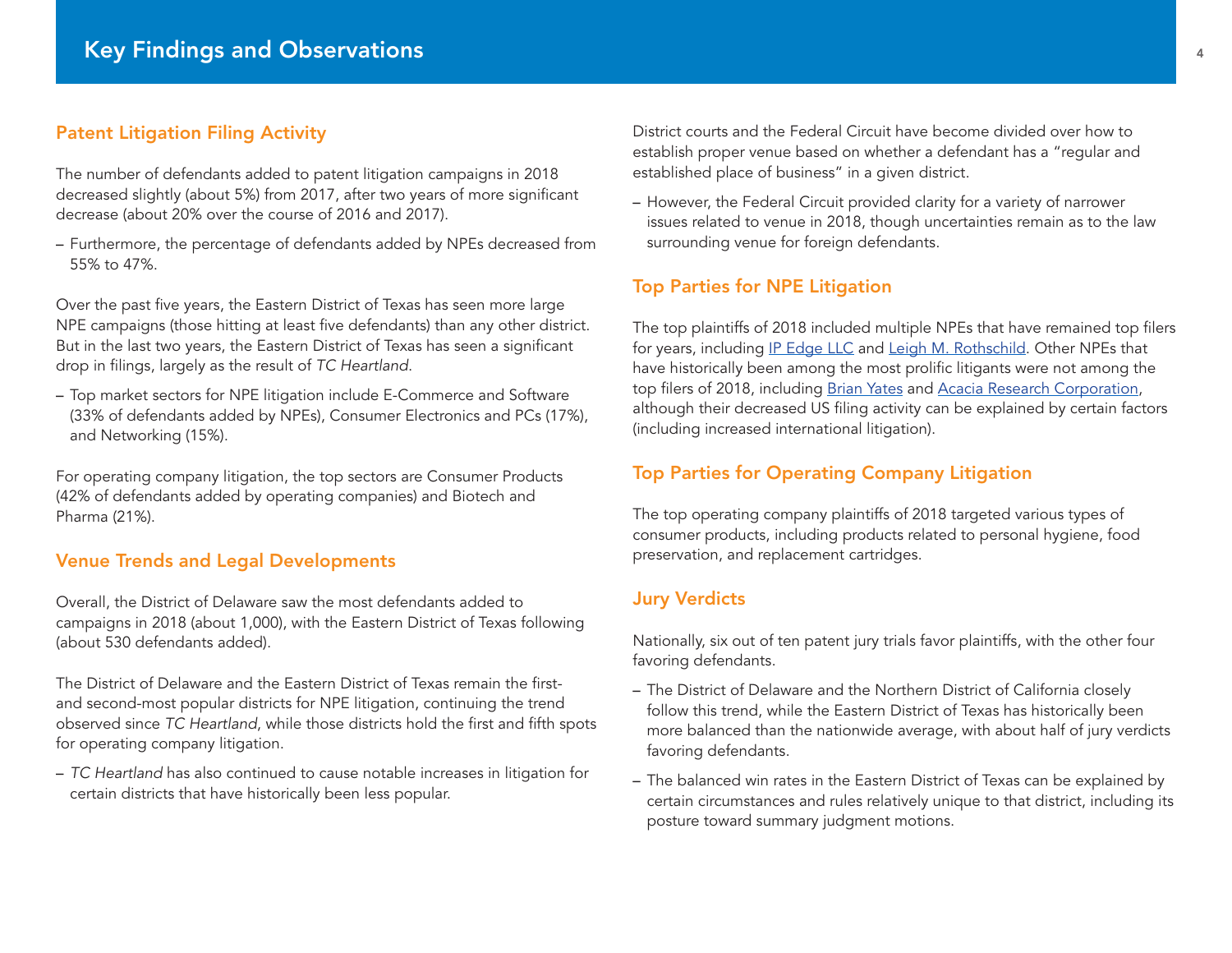# Patent Eligibility

The Federal Circuit's decisions in *Berkheimer* and *Aatrix* have caused a shift in how courts apply *Alice* in certain cases, raising questions about whether patent eligibility will ultimately become an issue not properly raised until much closer to trial, or even later.

– Even the Federal Circuit itself remains divided as to whether those cases fundamentally changed the Section 101 analysis, while HP has appealed the ruling in *Berkheimer* to the Supreme Court.

As of December 31, 2018, district courts nationwide have cumulatively invalidated claims in about 64% of all patents challenged under *Alice* since that decision's issuance.

– Among the districts that have handed down the most *Alice* rulings per patent, Delaware has invalidated claims in 60% of the patents challenged under *Alice*, while the overall invalidation rate of the Eastern District of Texas is 50%.

Courts have issued eligibility rulings for 164 patents since the *Berkheimer* and *Aatrix* decisions. Of those patents, about 42% saw decisions in which the court addressed factual issues raised by the plaintiff.

– Courts found that no factual issues precluded judgment and then invalidated 55% of those patents, while they denied *Alice* challenges due to factual disputes for 45% of patents challenged in that period.

Meanwhile, the USPTO has made changes to the examination process to reflect recent shifts in Section 101 caselaw.

- An April 2018 memorandum on *Berkheimer* tightens the requirements for finding that a claim is not directed to "well-understood, routine, and conventional activity".
- A new guidance, first teased by Director Andrei Iancu last September and issued on January 7, 2019, has revamped the process for assessing patents under the "abstract idea" step of *Alice*.

# Damages and Injunctions

The median compensatory damages award per case (excluding default and consent judgments) in NPE litigation from 2013 through 2018 is just over \$1.5M—meaning that the same number of cases reached awards less than that amount as did those that saw awards exceeding it.

– For NPEs, the 75th percentile is \$12.2M, and the 90th percentile is about \$33M; while for operating companies, the percentiles are higher at a median of \$1.8M, 75th percentile of \$14.8M, and 90th percentile of \$73M.

Since 2013, only about 400 requests for injunctions have been fully briefed and adjudicated.

- The Eastern District of Texas grants injunctions at a higher rate (77%) than the District of Delaware (38%) or the Northern District of California (51%).
- Across other districts, about six in ten requests for injunctions have been granted since 2013.
- A more granular analysis addresses the timing of rulings on injunctions and the market sectors in which they are most frequently granted.

# PTAB Developments

PTAB filing levels were comparable to those seen in 2017, with 1,719 petitions for AIA review filed in all of 2018—a mere 4.5% decrease from the previous year.

While the Supreme Court upheld IPR's Article III constitutionality in *Oil States*, its decision in *SAS Institute* that banned partial institution decisions has increased the PTAB's workload enough to force a hike in AIA trial fees.

Meanwhile, additional constitutional challenges not foreclosed by *Oil States* remain pending before the Federal Circuit, including an argument that the retroactive application of IPR to pre-AIA patents is a violation of due process.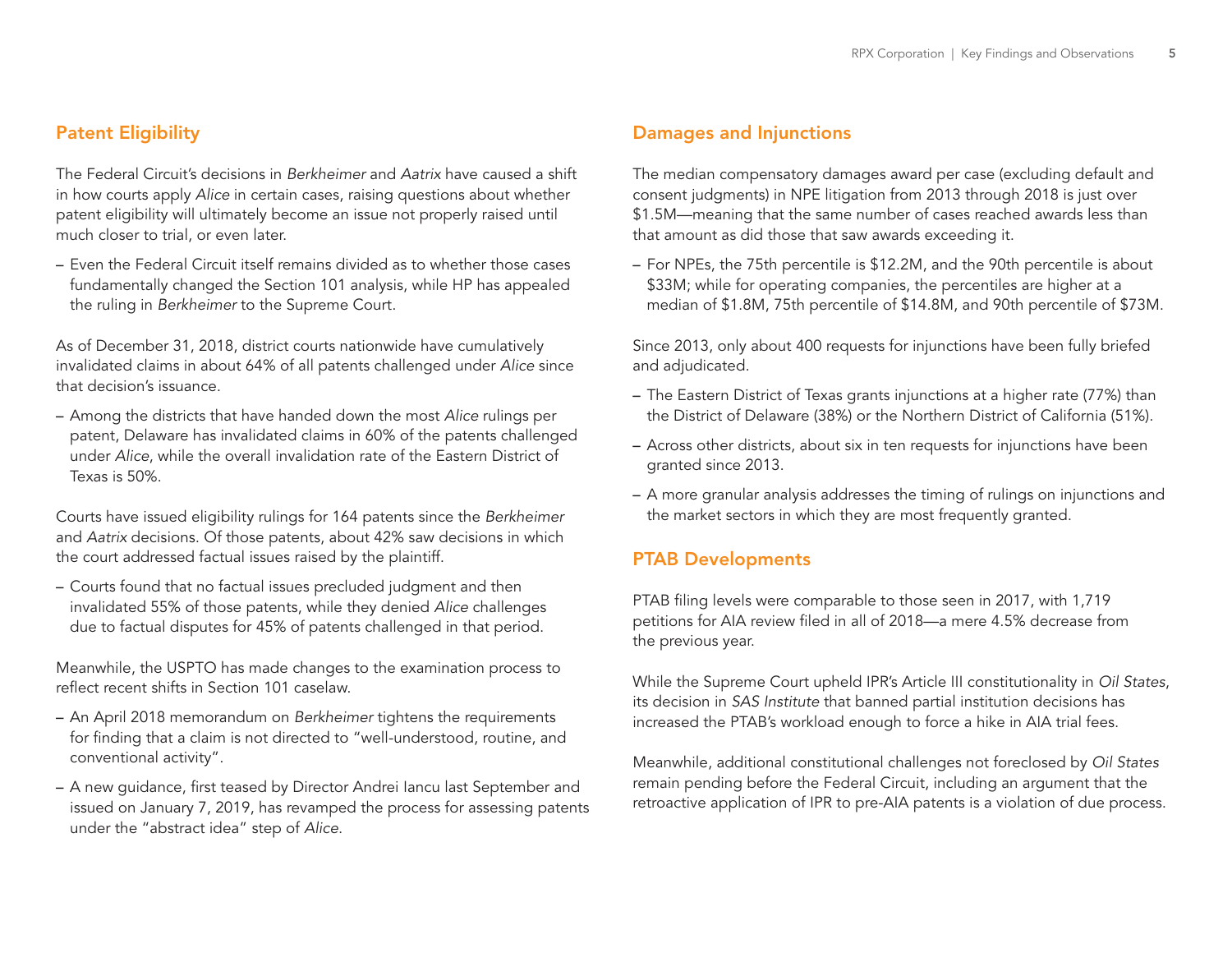The Federal Circuit's *Click-to-Call* decision—finding that defendants still have only one year to challenge an asserted patent after being sued, even when they are dismissed without prejudice—places additional pressure on defendants considering whether to file IPR petitions, and has raised the possibility that NPEs will try to unfairly leverage the decision to their advantage.

– RPX data reveals that NPEs dismiss cases without prejudice at a notably high rate, indicating that concerns over gamesmanship (where an NPE would dismiss a lawsuit without prejudice only to refile it against the same defendant after the one-year IPR window has closed) are not unfounded.

Allergan and the [Saint Regis Mohawk Tribe](https://insight.rpxcorp.com/ent/1273040-saint-regis-mohawk-tribe) have asked the Supreme Court to review the Federal Circuit's decision that Native American tribes' sovereign immunity does not apply to IPR, halting the petitioners' controversial patentshielding strategy.

The USPTO has issued a series of controversial reforms that could make IPR more favorable to patent owners: a proposed new process for claim amendments could give patent owners more chances to reshape their claims to avoid invalidation, while the change to the narrower *Philips* claim construction standard for AIA reviews could make claims ultimately harder to invalidate.

# Patenting

An analysis of data from the USPTO's Cooperative Patent Classification (CPC) system, used to organize patent documents into specific technology groupings, reveals that the largest percentage increase from 2014 to 2018 was "GENERATION; CONVERSION OR DISTRIBUTION OF ELECTRIC POWER". The CPC subsection with the largest percentage decrease during that period was "MICROSTRUCTURAL TECHNOLOGY; NANOTECHNOLOGY".

# Patent Marketplace and Pricing

Throughout 2018, the divestiture of patents by [Intellectual Ventures LLC](https://insight.rpxcorp.com/ent/89413-intellectual-ventures-llc) (IV) continued to be a driver of new litigation, with NPEs asserting divested IV assets launching a variety of notable litigation campaigns in the past year. The most prominent NPEs asserting former IV assets include subsidiaries and/or affiliates of [Dominion Harbor Enterprises LLC](https://insight.rpxcorp.com/ent/1211552-dominion-harbor-enterprises-llc) and [IPValuation Partners LLC](https://insight.rpxcorp.com/ent/950263-ipvaluation-partners-llc) (d/b/a IPVal).

Multiple campaigns were also launched in the second half of 2018 over patents developed by South Korea's [Electronics and Telecommunications](https://insight.rpxcorp.com/ent/89088-electronics-and-telecommunications-research-institute)  [Research Institute](https://insight.rpxcorp.com/ent/89088-electronics-and-telecommunications-research-institute) (ETRI). At least two of those plaintiffs are purportedly the exclusive licensees of the patents-in-suit—an arrangement that has yielded mixed results for ETRI and its licensees in the past.

Price per patent in RPX-acquired portfolios dropped by double digits from 2013 through 2017, but has stabilized in 2018.

# Federal Circuit Filing Trends

Federal Circuit cases peaked in 2016, a year after a corresponding peak in district court filings. For the last several years, the Federal Circuit has averaged about 1,000 cases per year, with 975 cases filed in 2018.

Just under half of Federal Circuit appeals originate from cases in district court, followed by the PTAB (just under 40%).

NPE cases comprise about half of all Federal Circuit appeals.

Most Federal Circuit appeals involve appellants that have filed fewer than five total appeals, while top appellants—the small number of parties that filed more than 11 appeals each—account for just a fifth of the court's total caseload.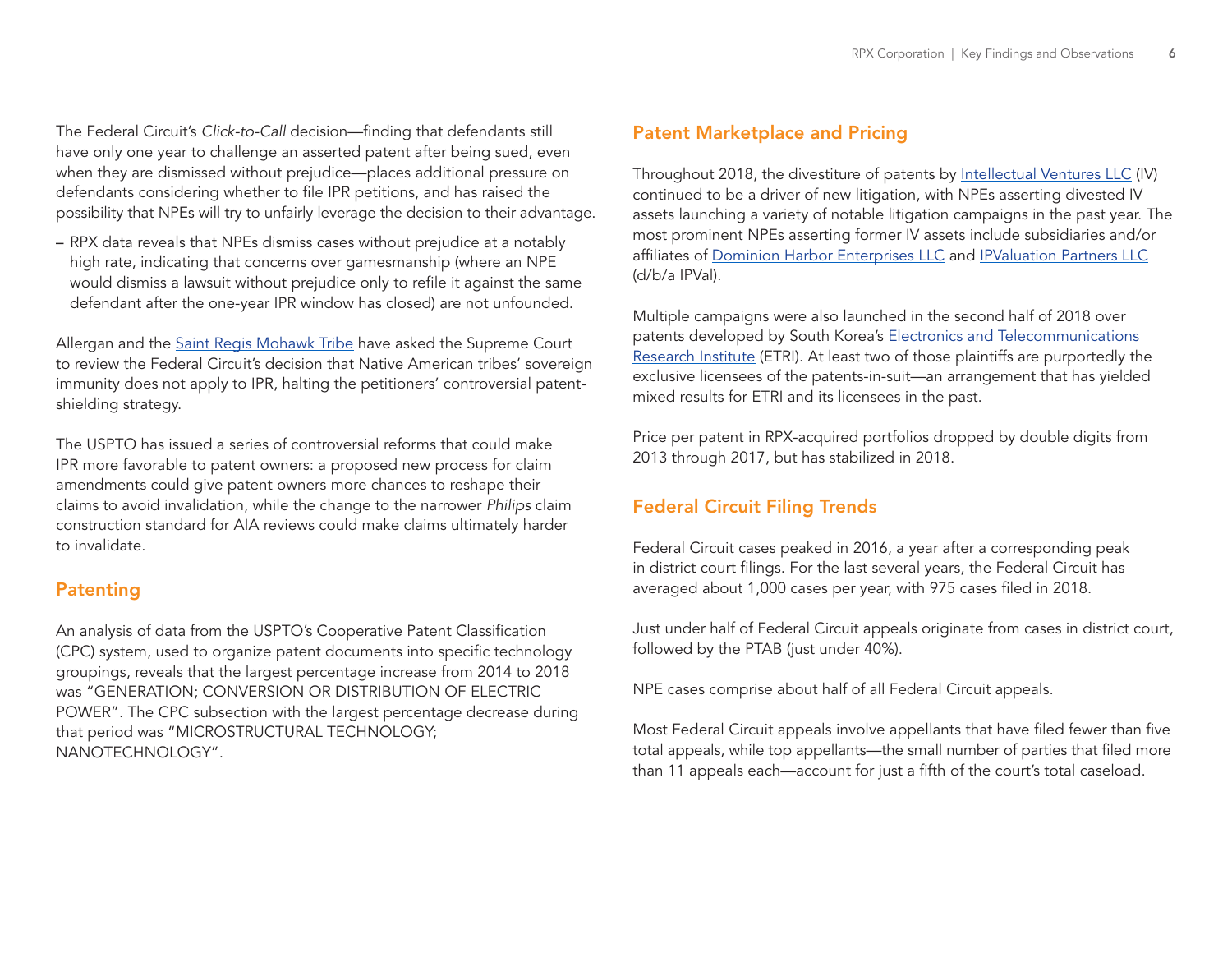# Chinese Litigation Overview and Outcomes

Patent litigation in China differs markedly from the US system with respect to the structure of its patent system, litigation procedure, and available remedies.

RPX data on Chinese patent litigation outcomes shows that plaintiffs win the majority of cases that reach a merit-based outcome, while defendants get a "clean win" (a win on all asserted patents and claims) only about 20% of the time. Roughly 20–30% of cases involve a mixed outcome (often where multiple patents or claims are at issue).

Damages awarded in China are much lower than those seen in US patent cases, with the overwhelming majority amounting to \$100K or less.

In contrast, injunction rates are much higher in Chinese patent cases than for those in the US. When the plaintiff prevails (either outright or in a mixedoutcome judgment), an injunction is issued more than 90% of the time. Chinese injunctions also present greater risk for defendants with supply chains in China, as they can also block export of patented articles.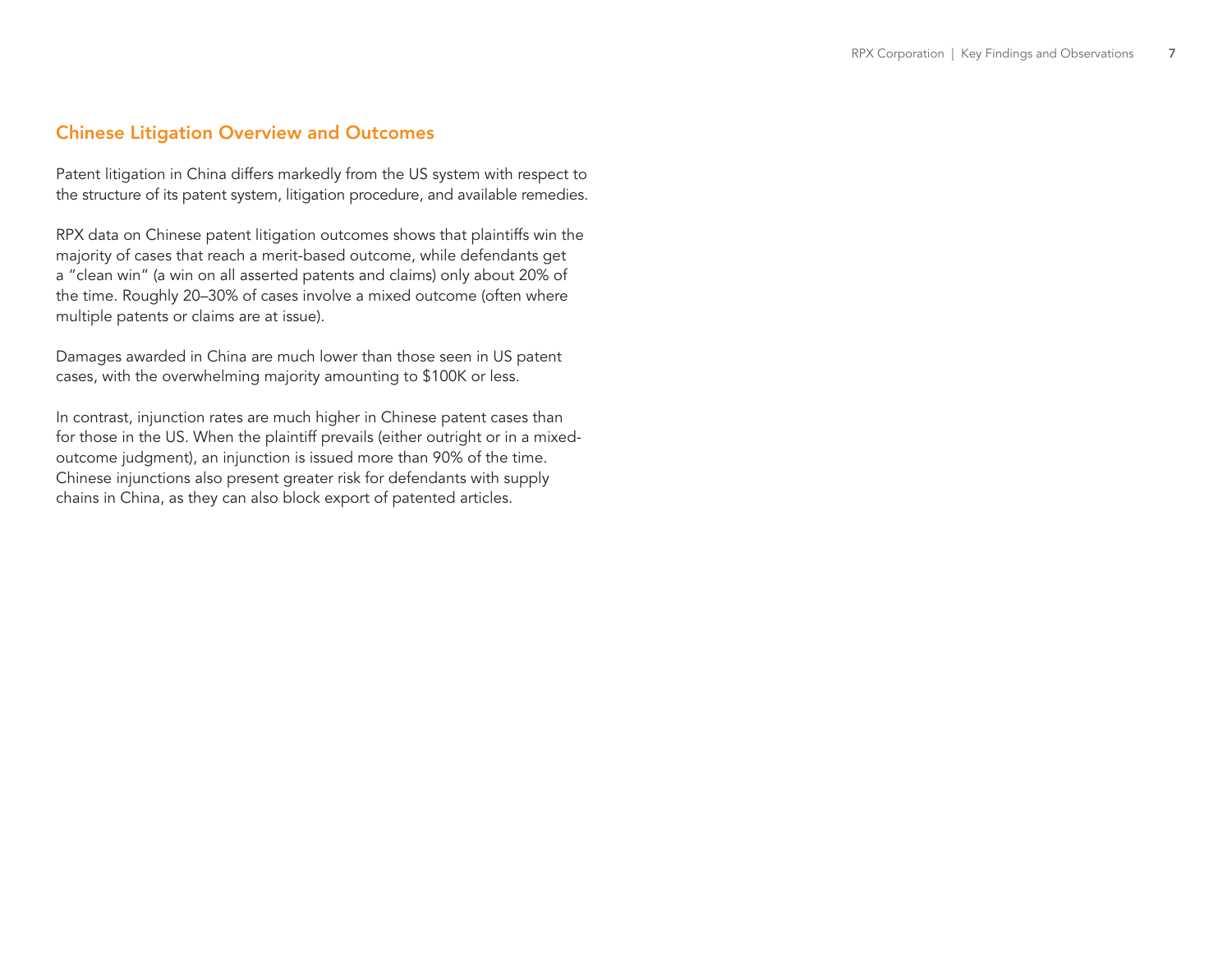# Section 101, *Alice*, and *Berkheimer*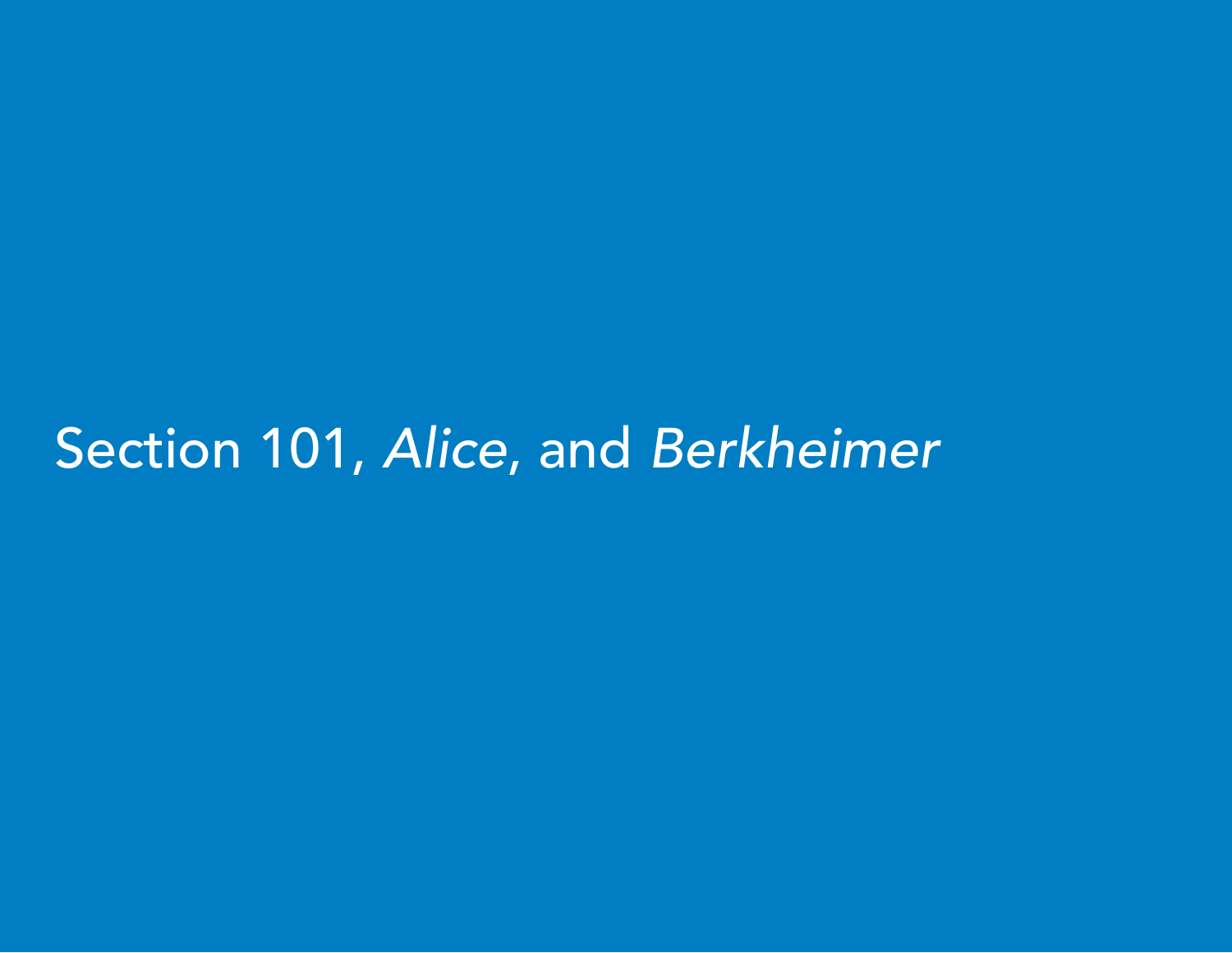# Section 101, *Alice*, and *Berkheimer*

The past year brought a variety of substantive and procedural changes to the law governing patent subject matter eligibility. In February, the Federal Circuit's decisions in *Berkheimer v. HP* and *Aatrix Software v. Green Shades Software* threatened defendants' ability to bring early *Alice* challenges, holding that Rule 12 and summary judgment motions brought under Section 101 cannot be granted if the plaintiff properly raises a factual dispute over whether a patent contains an inventive concept. Courts remain divided as to the impact of those decisions, which have already begun to affect eligibility rulings. Meanwhile, the Patent Office has revised its examination procedures for Section 101, refining the "inventive concept" analysis in response to *Berkheimer* and revamping the "abstract idea" analysis to better reflect the controlling caselaw.

#### *Berkheimer* and *Aatrix*: The End of the Early *Alice* Challenge?

Patent eligibility challenges became a common defensive tool after the Supreme Court's 2014 *Alice* decision, which has allowed many defendants to reduce their legal expenses by bringing such motions earlier in the course of litigation.

Although subsequent caselaw has since narrowed the metes and bounds of *Alice* in key respects, those early challenges remained routine until February 2018.

That month, the [Federal Circuit held](https://insight.rpxcorp.com/news/8408) in *Berkheimer* that summary judgment of patent ineligibility is premature where a party raises questions of fact as to whether the patent's claims contain an inventive concept, as required for the claims to survive the second step of *Alice*. The court applied this same reasoning later that month in its [companion ruling](https://insight.rpxcorp.com/news/8418) in *Aatrix*, holding that such factual disputes could also preclude resolution of 101 challenges at the Rule 12 stage. *Berkheimer* and *Aatrix* have since raised questions about whether patent eligibility will ultimately become an issue not properly raised until much closer to trial, or even later.

The *Berkheimer* and *Aatrix* decisions have also ignited a debate over the underlying nature of the Section 101 analysis itself, as well as over the role that factual issues should play in the analysis.

Prior precedent followed the core premise that patent eligibility is a question of law, with subsidiary factual issues playing a role in the inventive concept analysis but not serving as a threshold issue, and the Federal Circuit has itself become divided as to whether *Berkheimer* represents a departure from that precedent. Circuit Judge Jimmie Reyna has forcefully argued that it does,

*Berkheimer* and *Aatrix* have raised questions about whether patent eligibility will ultimately become an issue not properly raised until much closer to trial, or even later.

emphasizing in an opinion issued alongside the majority holding in *Aatrix* that patent eligibility is purely a legal question and criticizing the majority for "attempt[ing] to shoehorn a significant factual component into the *Alice* § 101 analysis". In contrast, Circuit Judge Kimberly Moore—who authored the court's opinion in *Berkheimer* and the majority opinion in *Aatrix*—has asserted (in a concurrence issued alongside the Federal Circuit's [decision not to](https://insight.rpxcorp.com/news/8559)  [rehear](https://insight.rpxcorp.com/news/8559) the two cases *en banc*) that the holdings are "narrow" and that they "stand for the unremarkable proposition that whether a claim element or combination of elements would have been well-understood, routine, and conventional to a skilled artisan in the relevant field at a particular point in time is a question of fact."

That debate may soon come before the Supreme Court, which on January 7, 2019 requested the views of US Solicitor General Noel Francisco as to the *[certiorari](https://www.supremecourt.gov/DocketPDF/18/18-415/65216/20180928162630738_36823 pdf Hong I br.pdf)* petition filed by HP last September in the *Berkheimer* case.

In that petition, HP framed the core issue as the nature of the *Alice* test itself, arguing that precedent clearly dictates that the test is first and foremost a question of law. HP further argues that the Federal Circuit erred by converting the Section 101 analysis into a factual analysis, by "conflat[ing] non-routineness with an inventive concept", and by improperly injecting novelty into the eligibility analysis—whereas patent eligibility does not change over time based on the state of the art. The appellee in that case, inventor [Steven E. Berkheimer](https://insight.rpxcorp.com/ent/420955-steven-e-berkheimer), has in response attempted to frame the issue as limited to the procedural, case-specific question of whether "additional fact-finding was necessary" to determine if the claims at issue constituted "wellunderstood, routine, [and] conventional activity" under *Mayo* and *Alice*.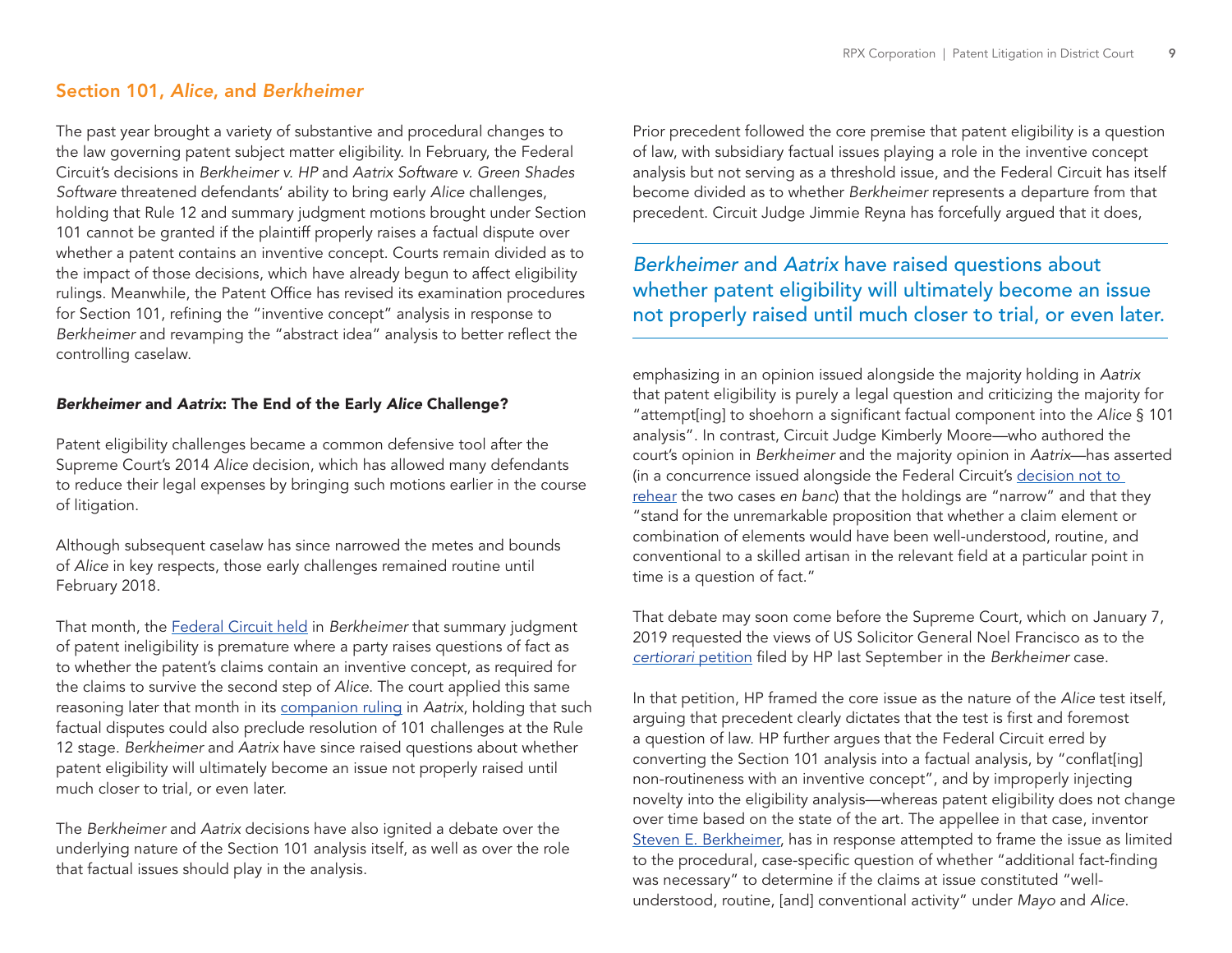# Data Update: *Alice* Outcomes Since *Berkheimer* and *Aatrix*

As courts and parties continue to adjust to *Berkheimer* and *Aatrix*, RPX data indicates that as of December 31, 2018, district courts nationwide have cumulatively invalidated claims in about 64% of all patents challenged under *Alice* since that decision's issuance. Figure 1 below compares the nationwide invalidation rate to those for the districts that have issued the most *Alice* rulings by patent. Of those districts, Delaware's overall invalidation rate remains close to the national average at 60%, while the Eastern District of Texas unsurprisingly has a lower overall invalidation rate of 50%.

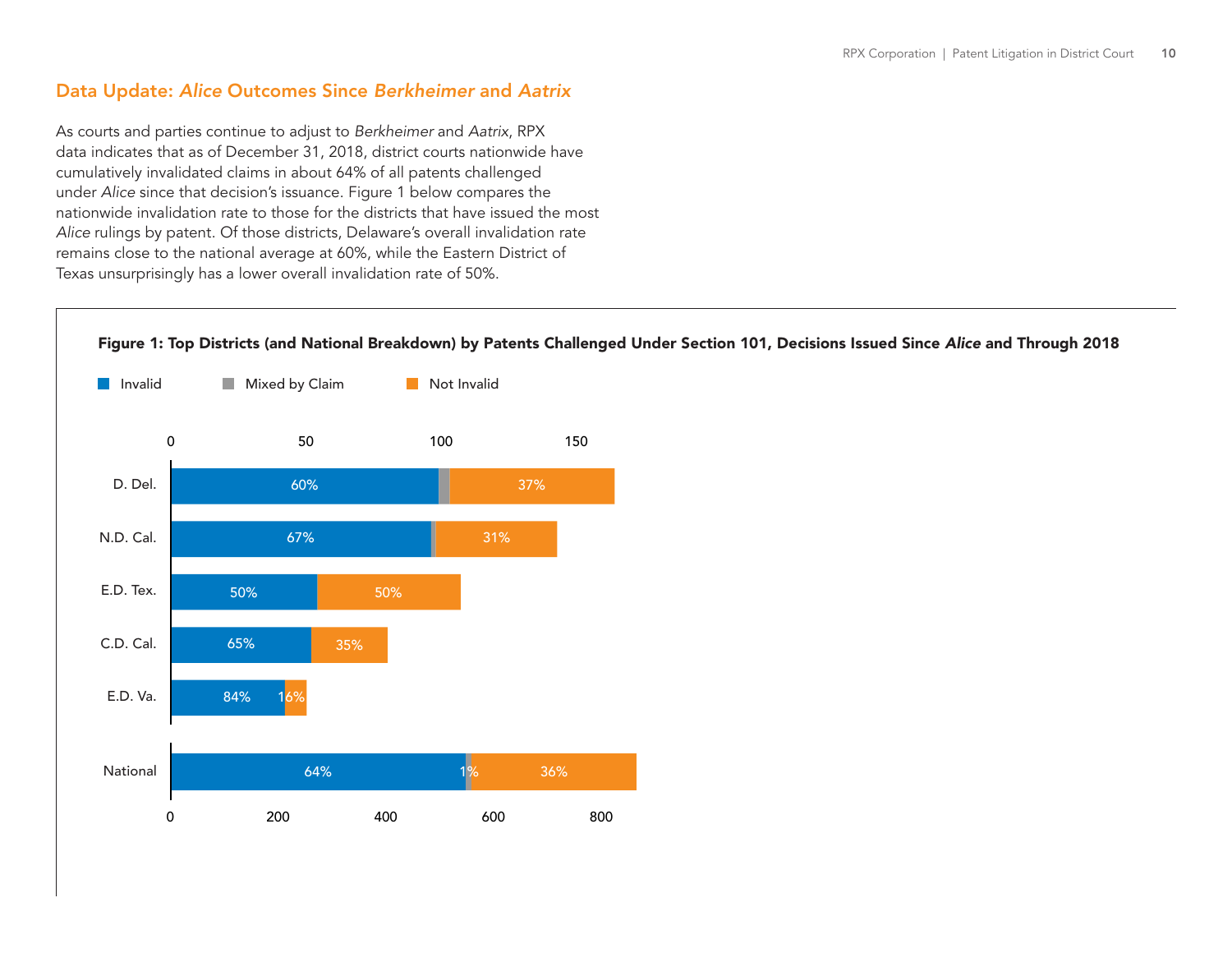A further breakdown by case stage shows that of the patents that have seen rulings under *Alice,* courts invalidate about two thirds of patents challenged under Rule 12 and around 56% through motions for summary judgment.

Additionally, a breakdown by district shows that Delaware invalidates 56% of patents challenged under Rule 12 and 63% of patents challenged under summary judgment. Notably, the Eastern District of Texas grants Rule 12 motions at a higher rate than the national average, at 68%, but grants summary judgment just 19% of the time—far less than the national average.

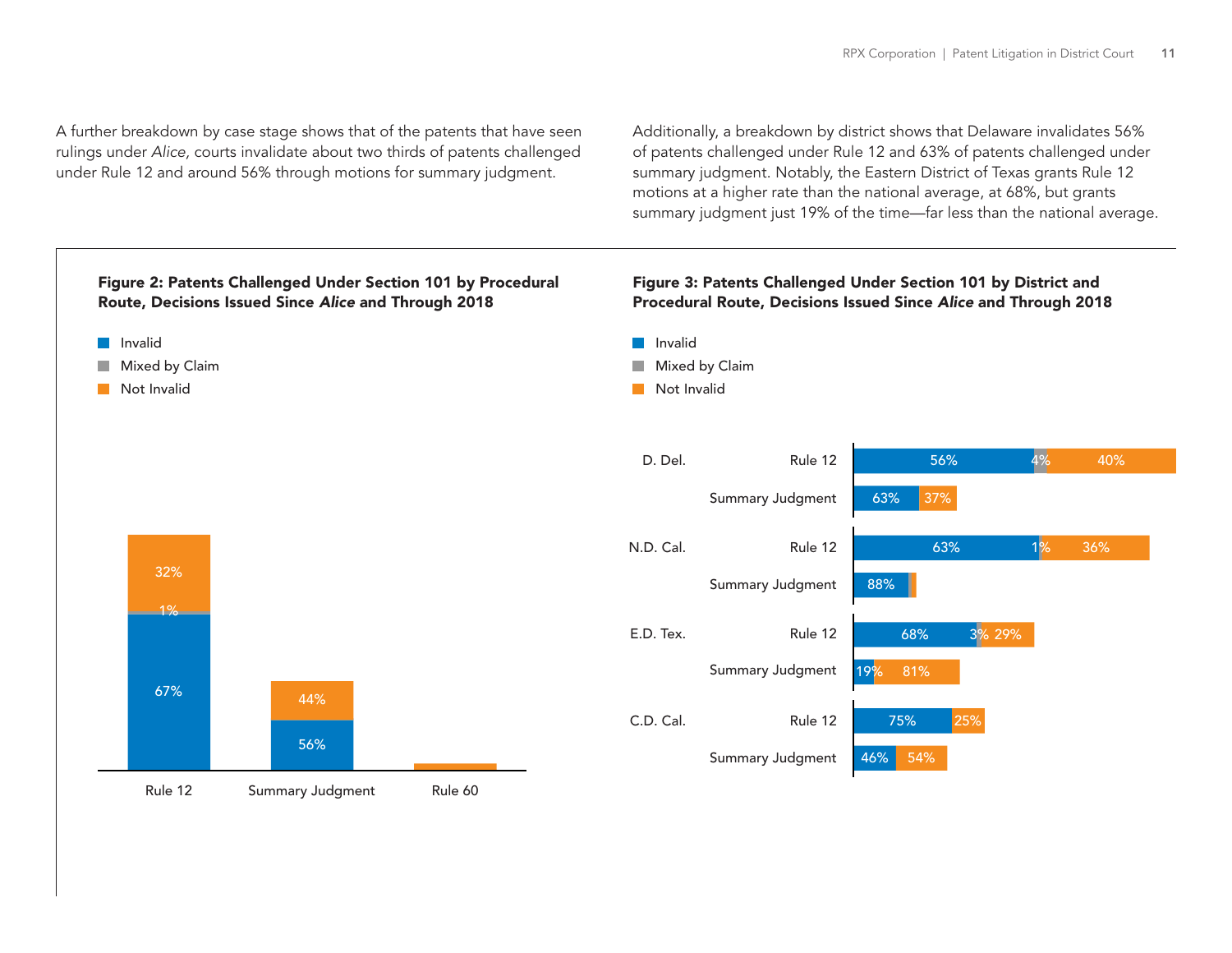<span id="page-11-0"></span>Additionally, for *Alice* rulings issued after *Berkheimer* in 2018 (thus including decisions citing the later-issued *Aatrix*), the overall invalidation rate was 47%. Out of the 164 patents that have seen rulings on their eligibility within that period, 61 of those patents (around 37.2%) saw decisions that turned on *Berkheimer* and *Aatrix*, where a plaintiff asserted that a factual issue precluded early resolution and the order actually addressed that issue.

Courts found that no factual issues precluded judgment (and also found the patents invalid) for the majority of those adjudicated patents (35 patents, or 57.4%),<sup>1</sup> while they denied Alice challenges due to factual disputes for 26 of those patents (or about 42.6%). Thus, 15.8% of all *Alice* challenges that were decided after *Berkheimer* in 2018 were denied due to *Berkheimer* or *Aatrix*.

Furthermore, of the *Alice* challenges where *Berkheimer* or *Aatrix* has been raised that were decided in 2018, the vast majority have been at the Rule 12 stage: 45 of those patents were challenged under Rule 12, or 73.8% of the total number; while just 16 patents were challenged through motions for summary judgment, or 26.2%.

Patents challenged under Rule 12 are also far more likely to be upheld despite the plaintiff asserting that *Berkheimer* or *Aatrix* preclude judgment: Of the 35 patents held invalid in 2018 despite *Berkheimer* and *Aatrix*, 32 were challenged under Rule 12, and just three were challenged under summary judgment.

However, patents for which factual disputes precluded judgment were evenly split between the two stages. Courts declined to grant Rule 12 challenges for this reason for 13 patents, and at the summary judgment stage denied motions for summary judgment for 13 patents as well.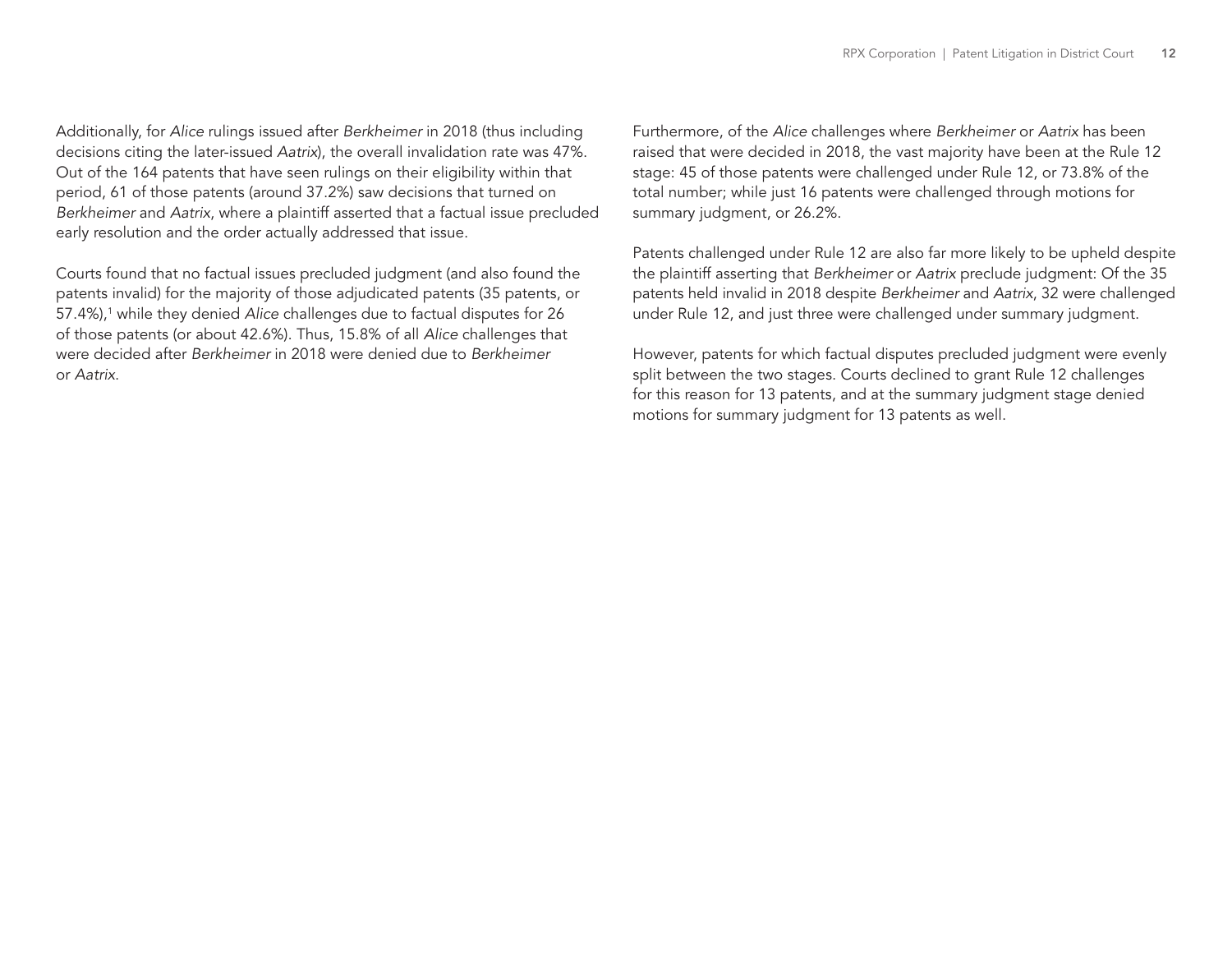# <span id="page-12-0"></span>USPTO Reforms Since *Berkheimer* and *Aatrix*

The USPTO updated its examination procedures and guidelines in 2018 to reflect the current state of Section 101 jurisprudence. Specifically, the Patent Office issued an April 2018 memorandum on the "inventive concept" analysis issued in response to *Berkheimer* and a revised guidance on Section 101 in January 2019—both of which shift the balance towards the patentee in prosecution and litigation.

#### The *Berkheimer* Memorandum

Following the issuance of the *Berkheimer* decision, the USPTO issued a [memorandum](https://www.uspto.gov/sites/default/files/documents/memo-berkheimer-20180419.PDF) for examiners in April 2018 that addressed the effect of that opinion on Step 2B of the examination process, which encompasses step two of the *Alice* analysis. The memorandum states that for the "inventive concept" analysis, an examiner must now show specific evidence for a determination that a claimed limitation amounts to a "well-understood, routine, and conventional activity"—evidence that can include prior art. Here, the USPTO tightened the evidentiary requirements for such a determination by an examiner, clarifying that the cited prior art cannot just disclose the element at issue, as for a 102 or 103 analysis; rather, it must show that the element is "widely prevalent or in common use in the relevant industry".

This shift effectively created a presumption that an element amounts to "significantly more" absent a specific showing to the contrary and could theoretically reduce the subjectivity of the "inventive concept" analysis. Since the date of the *Berkheimer* memorandum, a greater number of patent applicants have reportedly chosen to fight Section 101 rejections through appeals to the PTAB, historically a lesser-used avenue for fighting rejections.<sup>2</sup> While this increase in appeals has led to an increase in the reversal rate for those rejections in the months after that memorandum was released, that reversal rate has apparently since stabilized at around 15%, according to Anticipat<sup>[3](#page-14-0)</sup>—well below the reversal rates in the 20–30% range seen in from August 2016 to April 2017[.4](#page-14-0)

However, the full impact of the *Berkheimer* memorandum on prosecution may not be seen until applications drafted with the memorandum's criteria in mind in the first instance finish making their way through the examination process.

The USPTO's *Berkheimer* memorandum states that for the "inventive concept" analysis, an examiner must now show specific evidence for a determination that a claimed limitation amounts to a "well-understood, routine, and conventional activity"—evidence that can include prior art.

# January 2019 Eligibility Guidance

The Patent Office has also recently taken steps to refine the examination process with respect to the first step of *Alice*. On January 7, 2019, as first promised by Director Andrei Iancu in September 2018, the USPTO published a new [guidance](https://www.govinfo.gov/content/pkg/FR-2019-01-07/pdf/2018-28282.pdf) for examiners on Section 101, focusing primarily on the determination of whether a patent is directed to an abstract idea.

Among the most notable changes are those made to examination Step 2A (encompassing the first step of *Alice*), which has now been broken down into two sub-parts: a first part where the examiner must determine if a claim is directed to an abstract idea or other judicial exception; and, if so, whether the claim contains a "practical application" of that idea, in which case it is not abstract.

#### Step 2A, Sub-Step 1

For the first sub-step, the Patent Office purports to have synthesized the various types of subject matter found by courts to be abstract into three categories, and establishes that any claim falling within those categories is abstract: "[m]athematical concepts", including "mathematical relationships, mathematical formulas or equations, [and] mathematical calculations"; "[c]ertain methods of organizing human activity", including "fundamental economic principles or practices", "commercial or legal interactions", and "managing personal behavior or relationships or interactions between people"; and "[m]ental processes", namely "concepts performed in the human mind (including an observation, evaluation, judgment, [or] opinion)".

See the [table](#page-15-0) at the end of this section for an overview of the cases cited by the USPTO as the bases for these categories.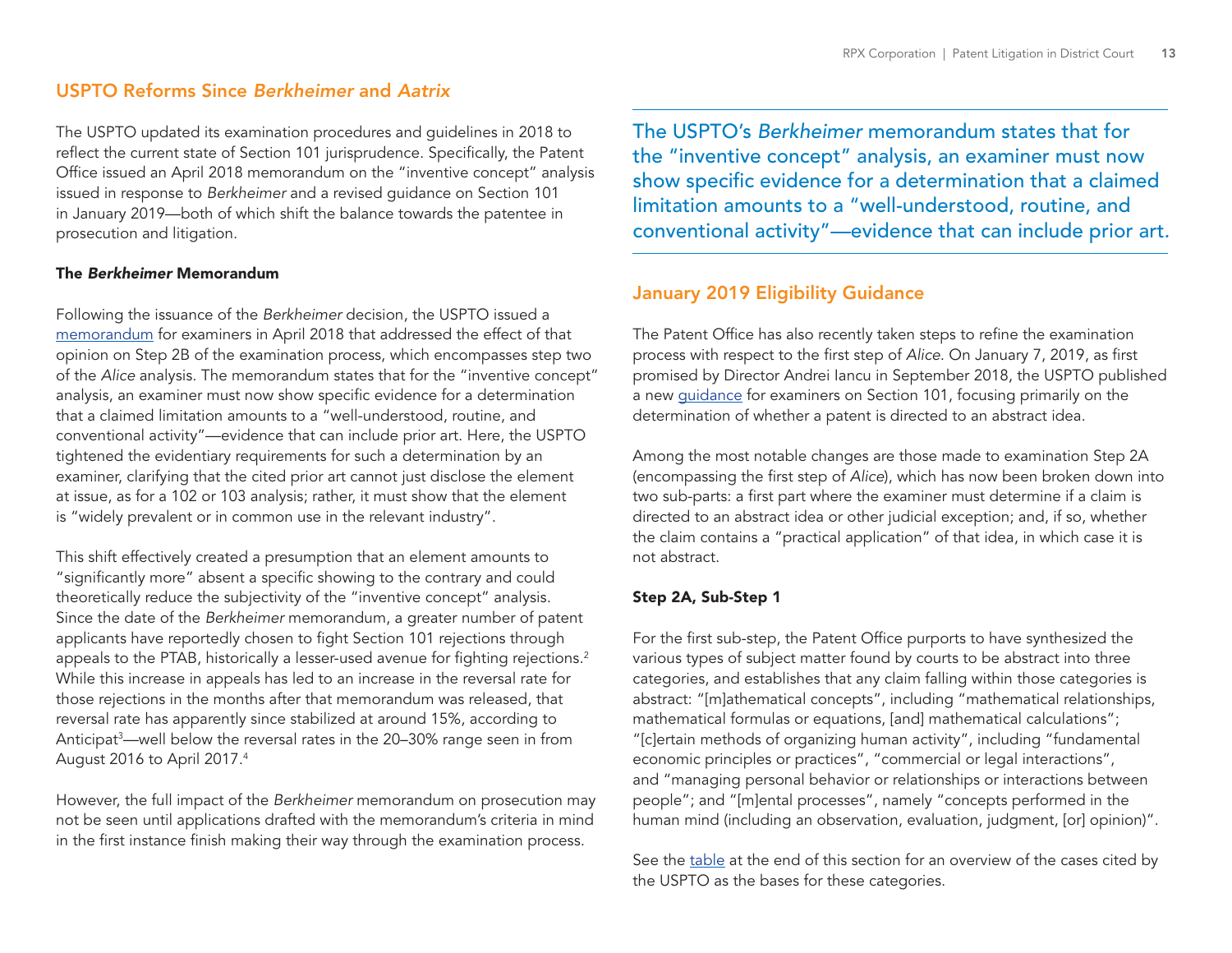<span id="page-13-0"></span>Where claims do not recite matter in those categories, they "should not be treated as reciting abstract ideas", except when the examiner can convince the Technology Center Director otherwise. This expanded framework replaces a shorter set of criteria for the abstractness analysis—a "Eligibility Quick Reference Sheet Identifying Abstract Ideas"[5](#page-14-0) —previously made available to examiners.

#### Step 2A, Sub-Step 2

Next, for the second sub-step, the guidance lays out a revised set of criteria for determining if a claim is "directed to" an abstract idea or another judicial exception. A claim is not so directed if it integrates the judicial exception into a "practical application" of that idea, meaning that it implements that idea "in a manner that imposes a meaningful limit on the judicial exception, such that the claim is more than a drafting effort designed to monopolize the judicial exception". As with the above criteria for evaluating abstractness, the guidance draws on judicial opinions (as well as other USPTO publications citing those decisions) to provide examples of "additional elements" that save the claim at step one of *Alice*. These examples include:

- Claim elements that provide an "improvement in the functioning of a computer" or other technology (citing [MPEP 2106.05\(a\)](https://www.uspto.gov/web/offices/pac/mpep/s2106.html#ch2100_d29a1b_13c69_10), which lists several exemplary Federal Circuit decisions where such claims survived;<sup>[6](#page-14-0)</sup> and an April 2018 USPTO memorandum (the "*Finjan* Memorandum") that highlighted two other Federal Circuit decisions that upheld patents containing such improvements with respect to antimalware technology and graphical user interfaces;<sup>[7](#page-14-0)</sup>
- Claim element(s) that apply a "judicial exception to effect a particular treatment or prophylaxis for a disease or medical condition";<sup>[8](#page-14-0)</sup>
- Claim element(s) that "implement…a judicial exception with, or uses a judicial exception in conjunction with, a particular machine or manufacture that is integral to the claim", citing primarily <u>MPEP 2106.05(b)</u>;<sup>[9](#page-14-0)</sup>
- Claim element(s) that "effect…a transformation or reduction of a particular article to a different state or thing", citing the example from *Diamond v. Diehr* of a process that uses a mathematical algorithm to control a mold in order to transform "raw, uncured synthetic rubber into precision-molded rubber products", as well as [MPEP 2106.05\(c\);](https://www.uspto.gov/web/offices/pac/mpep/s2106.html#ch2100_d29a1b_13cfb_2e) and

– A catch-all category where the claim(s) apply or use "the judicial exception in some other meaningful way beyond generally linking the use of the judicial exception to a particular technological environment, such that the claim as a whole is more than a drafting effort designed to monopolize the exception"—again citing the example of *Diehr*, in the context of the specific combination of steps ("including installing rubber in a press, closing the mold, constantly measuring the temperature in the mold, and automatically opening the press at the proper time") that, together, amount to more than just a patent on the mathematical formula used.<sup>10</sup>

Unlike the three abstract idea categories, however, the guidance states that the above-listed examples of a "practical application" are non-exhaustive. Furthermore, the revised guidance "specifically excludes consideration of whether the additional elements represent well-understood, routine, conventional activity". That analysis, instead, is now to be confined to examination Step 2B (or *Alice* step two), the consideration of whether a claim contains an inventive concept, or whether the claim contains "significantly more" than the abstract idea. Step 2B is relatively unchanged from the prior guidance, and refers back to the *Berkheimer* memorandum.

The guidance has led some observers to assume that it is intended to reduce Section 101 rejections—particularly for software patent applications.

The January revised guidance is not binding on examiners or the PTAB, and courts are unlikely to defer to the guidelines when reviewing a patent's eligibility *de novo* in light of growing judicial skepticism toward the doctrine of *Auer* deference, under which an agency is given deference in its interpretation of its own regulations. (The Supreme Court agreed to review the constitutionality of this doctrine in December.)

Nonetheless, the guidance has led some observers to assume that it is intended to reduce Section 101 rejections—particularly for software patent applications, since revised Step 2A's "mental processes" abstract idea category could arguably make it easier to patent such applications where claims are directed to processes that cannot be performed in the human mind.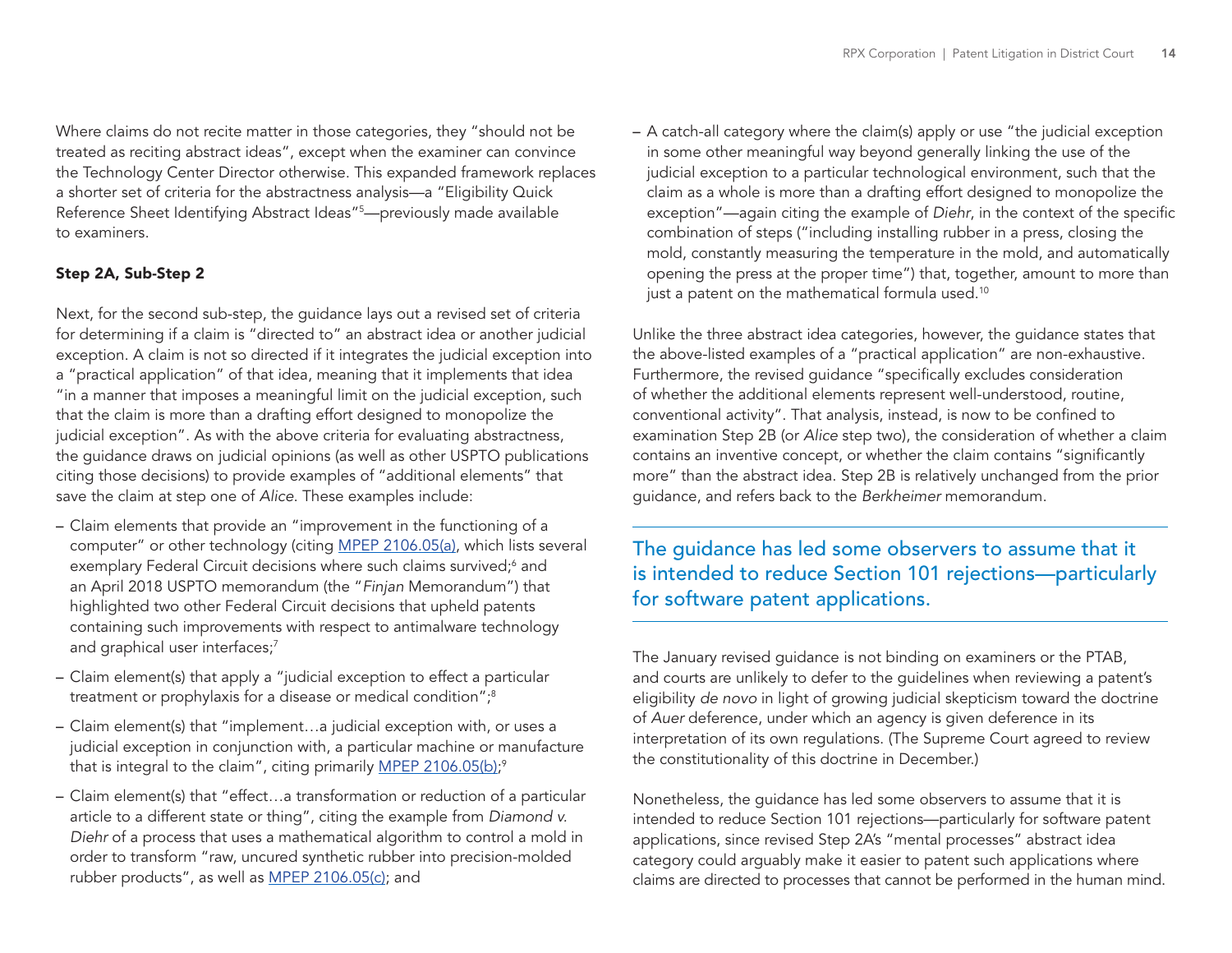<span id="page-14-0"></span>In any event, the USPTO has since clarified—in a January 10 webinar—there is no "intent to expand" rejections under Section 101 through the new guidance (emphasis added). Rather, the guidance is merely intended to help "examiners and applicants…come to agreement easier and quickly" with respect to eligibility issues despite the complicated state of the law in this area.

Finally, the revised guidance has begun to impact eligibility proceedings before the PTAB. On January 10, the PTAB ordered the parties in an ongoing covered business method review (*Fidelity Information Services et al v. Mirror Imaging*, [CBM2017-00064\)](https://insight.rpxcorp.com/ptabs/7720) to submit briefing to address the guidance's impact on the Section 101 arguments asserted by petitioner Fidelity

Information Services. Patent owner [Mirror Imaging L.L.C.](https://insight.rpxcorp.com/ent/63220-mirror-imaging-l-l-c) has since arqued, in part, that the Board's institution decision runs counter to the new guidance, as it addressed conventionality in the context of *Alice* step one (whereas the guidance stated that such arguments should be limited to the "inventive concept" analysis), thus barring Fidelity from offering expert testimony or prior art on that issue. Fidelity has [responded](https://insight.rpxcorp.com/ptabs/696612/rpx-ptab/CBM2017-00064/2019_01_14_Petitioner_s_Brief_Regarding_2019_Eligibility_Guidance__CBM2017_00064__aaae48a5049665bef8884c730b2b314a.pdf) that since the revised guidance, by its own terms, applies existing law, it cannot change the outcome of the proceeding.

- [1](#page-11-0) To date, in each decision where a court has found that factual issues do not preclude judgment under *Alice*, it has also found the challenged patent claim(s) invalid.
- [2](#page-12-0) *See* "Section 101 *Alice* (Abstract Idea) Appeal Decisions Surge, but Reversal Rate Stays Steady", *Anticipat Blog* (Jan. 1, 2018) (*available at* [https://blog.anticipat.com/2019/01/01/](https://blog.anticipat.com/2019/01/01/section-101-alice-abstract-idea-appeal-decisions-surge-but-reversal-rate-stays-steady/) [section-101-alice-abstract-idea-appeal-decisions-surge-but-reversal-rate-stays-steady/\)](https://blog.anticipat.com/2019/01/01/section-101-alice-abstract-idea-appeal-decisions-surge-but-reversal-rate-stays-steady/).
- [3](#page-12-0) *Id.*
- [4](#page-12-0) *See* "The PTAB quietly hit a milestone in June in reversing *Alice* Section 101 rejections", *Anticipat Blog* (July 26, 2018) (*available at* [https://blog.anticipat.com/2018/07/26/the-ptab](https://blog.anticipat.com/2018/07/26/the-ptab-quietly-hit-a-milestone-in-june-in-reversing-alice-section-101-rejections/)[quietly-hit-a-milestone-in-june-in-reversing-alice-section-101-rejections/\)](https://blog.anticipat.com/2018/07/26/the-ptab-quietly-hit-a-milestone-in-june-in-reversing-alice-section-101-rejections/).
- [5](#page-13-0) Last updated in July 2018; *available at* [https://www.uspto.gov/sites/default/files/documents/](https://www.uspto.gov/sites/default/files/documents/ieg-qrs.pdf) [ieg-qrs.pdf.](https://www.uspto.gov/sites/default/files/documents/ieg-qrs.pdf)
- [6](#page-13-0) *See DDR Holdings v. Hotels.com* (Fed. Cir. 2014, [2013-1505](https://insight.rpxcorp.com/fed_c/3007263)) (holding that claims were directed to "modification of conventional Internet hyperlink protocol to dynamically produce a dual-source hybrid webpage", as summarized by the USPTO), *Enfish v. Microsoft* (Fed. Cir. 2016, [2015-1244\)](https://insight.rpxcorp.com/fed_c/3000614) (claims directed to a self-referential database that "improved the way the computer stores and retrieves data in memory in combination with [a] specific data structure"), *BASCOM Global Internet v. AT&T Mobility* (Fed. Cir. 2016, [2015-1763\)](https://insight.rpxcorp.com/fed_c/3000829) (claims directed to an "[i]nventive distribution of functionality within a network to filter Internet content"), *Research Corporation Technologies v. Microsoft* (Fed. Cir. 2010, [2010-1037](http://www.cafc.uscourts.gov/sites/default/files/opinions-orders/10-1037.pdf)) (claims directed to a "method of rendering a halftone digital image"), *Amdocs v. Openet Telecom* (Fed. Cir. 2016, [2015-1180](https://insight.rpxcorp.com/fed_c/3008266)) (claims directed to a "distributed network architecture operating in an unconventional fashion to reduce network congestion while generating networking accounting data records"), *Visual Memory v. NVIDIA* (Fed. Cir. 2017, [2016-2254\)](https://insight.rpxcorp.com/fed_c/3001260) (claims directed to a "distributed network architecture operating in an unconventional fashion to reduce network congestion while generating networking accounting data records"), and *Apple v. Ameranth* (Fed. Cir. 2016, [2015-1703](https://insight.rpxcorp.com/fed_c/3001120)) (claims directed to a "particular way of programming or designing software to create menus"); *but see TLI Communications v. AV*

*Automotive* (Fed. Cir. 2016, [2015-1372](https://insight.rpxcorp.com/fed_c/3000627)) (claims directed to "[t]echnical details as to how to transmit images over a cellular network or append classification information to digital image data", but held invalid under *Alice* step one because they "fail to provide requisite technical details necessary to carry out the function", and also under step two, as the "[p]articular structure of a server that stores organized digital images" found in the claims constitutes merely the use of a generic server, insufficient to add an inventive concept).

- [7](#page-13-0) *See Finjan v. Blue Coat Systems* (Fed. Cir. 2018, [2016-2520\)](https://insight.rpxcorp.com/fed_c/3002866) (antimalware patent held eligible for claiming an improvement in computer functionality through a method that "generates a security profile that identifies both hostile and potentially hostile operations, and can protect the user against both previously unknown viruses and 'obfuscated code'", as summarized by the USPTO) and *Core Wireless Licensing v. LG Electronics* (Fed. Cir. 2018, [2016-2684\)](https://insight.rpxcorp.com/fed_c/3003001) (graphical user interface claims found eligible for "contain[ing] precise language delimiting the type of data to be displayed and how to display it, thus improving upon conventional user interfaces to increase the efficiency of using mobile devices").
- [8](#page-13-0) *See, e.g., Classen Immunotherapies, Inc. v. Biogen IDEC* (Fed. Cir. 2011, [2006-1634, -1649](http://www.cafc.uscourts.gov/sites/default/files/opinions-orders/06-1634-1649.pdf)); *see also Vanda Pharmaceuticals v. West-Ward Pharmaceuticals* (Fed. Cir. 2018, [2016-2707,](https://insight.rpxcorp.com/fed_c/3003939)  [-2708\)](https://insight.rpxcorp.com/fed_c/3003939).
- [9](#page-13-0) MPEP 2106.05(b) summarizes certain primary criteria for evaluating claims' integration of a machine or "apparatus", including its "particularity or generality" (where a specifically identified machine that relies on a judicial exception is more likely to be sufficient, such as a certain type of antenna and conductor system dependent on "standing wave phenonoma" or a Fourdrinier machine dependent on gravity; but a general-purpose computer is not); whether the machine is "integral" to the performance of the claims, as opposed to merely serving as "an object on which the method operates"; and the extent to which the use of the machine meaningfully limits the claim(s).
- [10](#page-13-0) *See also* MPEP 2106.5(e) (Aug. 2017), *available at* [https://www.uspto.gov/web/offices/pac/](https://www.uspto.gov/web/offices/pac/mpep/s2106.html#ch2100_d29a1b_13d61_1a8) [mpep/s2106.html#ch2100\\_d29a1b\\_13d61\\_1a8](https://www.uspto.gov/web/offices/pac/mpep/s2106.html#ch2100_d29a1b_13d61_1a8)).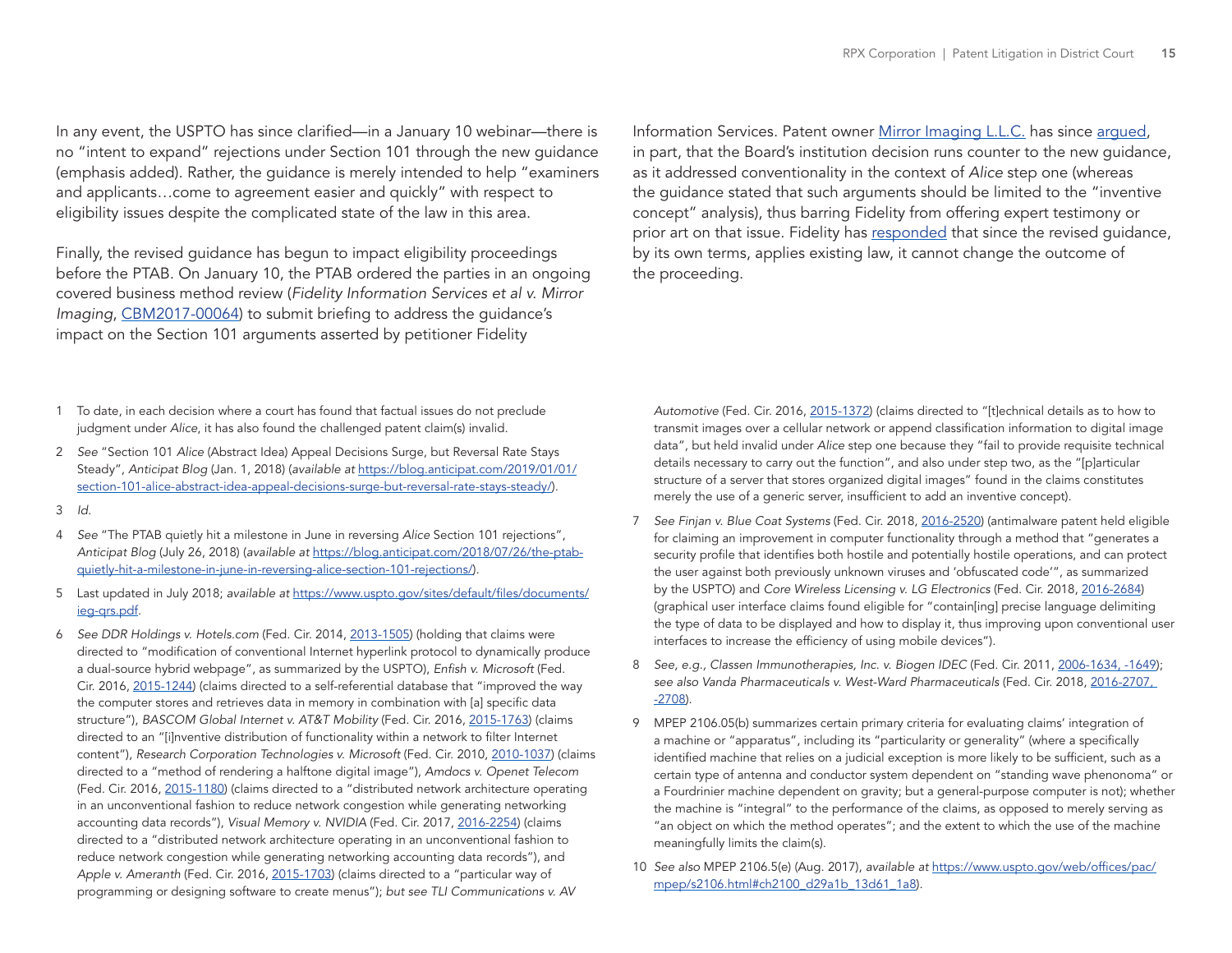# <span id="page-15-0"></span>"Abstract Idea" Categories and Supporting Caselaw from January 2019 USPTO Section 101 Guidance

The table below shows the three categories of patent subject matter listed by the USPTO that always constitute "abstract ideas", the cases cited as supporting authority for these categories, and a brief description of each case's holding. For the summarized holdings, the quoted language is from the original cases, and surrounding characterizations are taken directly from the USPTO's footnotes (modified for formatting).

#### a) "Mathematical Concepts – mathematical relationships, mathematical formulas or equations, mathematical calculations"

| Case                                                                                    | Relevant Holding(s) as Cited by USPTO                                                                                                                                               |
|-----------------------------------------------------------------------------------------|-------------------------------------------------------------------------------------------------------------------------------------------------------------------------------------|
| Bilski v. Kappos (S. Ct. 2010)                                                          | "The concept of hedgingreduced to a mathematical formulais an unpatentable<br>abstract idea".                                                                                       |
| Diamond v. Diehr (S. Ct. 1981)                                                          | "A mathematical formula as such is not accorded the protection of our patent laws" (citing<br>Gottschalk v. Benson (S. Ct. 1972)).                                                  |
| Parker v. Flook (S. Ct. 1978)                                                           | "[T]he discovery of [a mathematical formula] cannot support a patent unless there is some<br>other inventive concept in its application."                                           |
| Gottschalk v. Benson (S. Ct. 1972)                                                      | Concluding that permitting a patent on the claimed invention "would wholly pre-empt [a]<br>mathematical formula and in practical effect would be a patent on the algorithm itself". |
| Mackay Radio & Telegraph v. Radio Corp. of America<br>(S. Ct. 1939)                     | "[A] scientific truth, or the mathematical expression of it, is not patentable invention".                                                                                          |
| SAP America v. InvestPic (Fed. Cir. 2018, 2017-2081)                                    | Claims related to a "series of mathematical calculations based on selected information"<br>are directed to abstract ideas.                                                          |
| Digitech Image Technologies v. Electronics for Imaging<br>(Fed. Cir. 2014, 2013-1600)   | Holding that claims to a "process of organizing information through mathematical<br>correlations" are directed to an abstract idea.                                                 |
| Bancorp Services v. Sun Life Assurance Company of<br>Canada (Fed. Cir. 2012, 2011-1467) | Identifying the concept of "managing a stable value protected life insurance policy by<br>performing calculations and manipulating the results" as an abstract idea.                |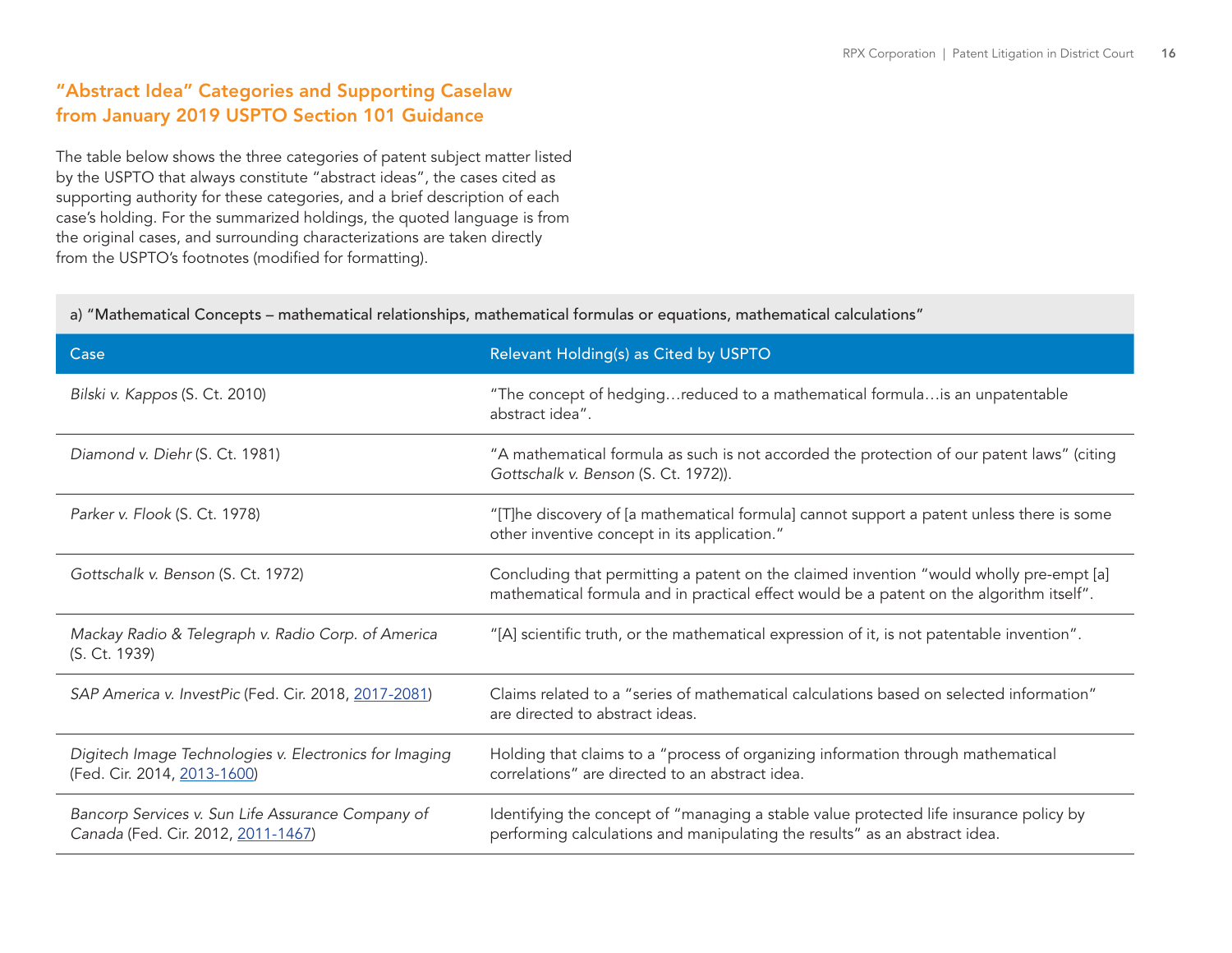b) "Certain methods of organizing human activity – fundamental economic principles or practices (including hedging, insurance, mitigating risk); commercial or legal interactions (including agreements in the form of contracts; legal obligations; advertising, marketing or sales activities or behaviors; business relations); managing personal behavior or relationships or interactions between people (including social activities, teaching, and following rules or instructions)"

| Case                                                                                    | Relevant Holding(s) as Cited by USPTO                                                                                                                                                                                                                                                            |
|-----------------------------------------------------------------------------------------|--------------------------------------------------------------------------------------------------------------------------------------------------------------------------------------------------------------------------------------------------------------------------------------------------|
| Alice v. CLS Bank (S. Ct. 2014)                                                         | Concluding that use of a third party to mediate settlement risk is a "fundamental<br>economic practice" and thus an abstract idea; and<br>Describing the concept of risk hedging identified as an abstract idea in Bilski v. Kappos<br>(S. Ct. 2010) as "a method of organizing human activity". |
| Bilski v. Kappos (S. Ct. 2010)                                                          | Concluding that hedging is a "fundamental economic practice" and therefore an<br>abstract idea.                                                                                                                                                                                                  |
| Bancorp Services v. Sun Life Assurance Company of<br>Canada (Fed. Cir. 2012, 2011-1467) | Concluding that "managing a stable value protected life insurance policy by performing<br>calculations and manipulating the results" is an abstract idea.                                                                                                                                        |
| Inventor Holdings v. Bed Bath & Beyond (Fed. Cir. 2017,<br>2016-2442)                   | Holding that concept of "local processing of payments for remotely purchased goods"<br>is a "fundamental economic practice, which Alice made clear is, without more, outside the<br>patent system".                                                                                              |
| OIP Technologies., Inc. v. Amazon.com, Inc., (Fed. Cir.<br>2015, 2012-1696)             | Concluding that claimed concept of "offer-based price optimization" is an abstract idea<br>"similar to other 'fundamental economic concepts' found to be abstract ideas by the<br>Supreme Court and this court".                                                                                 |
| buySAFE, v. Google (Fed. Cir. 2014, 2013-1575)                                          | Holding that concept of "creating a contractual relationship—a 'transaction performance<br>guaranty" is an abstract idea.                                                                                                                                                                        |
| In re: Comiskey, (Fed. Cir. 2009)                                                       | Claims directed to "resolving a legal dispute between two parties by the decision of a<br>human arbitrator" are patent ineligible.                                                                                                                                                               |
| Ultramercial v. Hulu (Fed. Cir. 2014, 2010-1544)                                        | Holding that claim "describ[ing] only the abstract idea of showing an advertisement before<br>delivering free content" is ineligible.                                                                                                                                                            |
| In re: Ferguson, (Fed. Cir. 2009)                                                       | Holding methods "directed to organizing business or legal relationships in the structuring<br>of a sales force (or marketing company)" to be ineligible.                                                                                                                                         |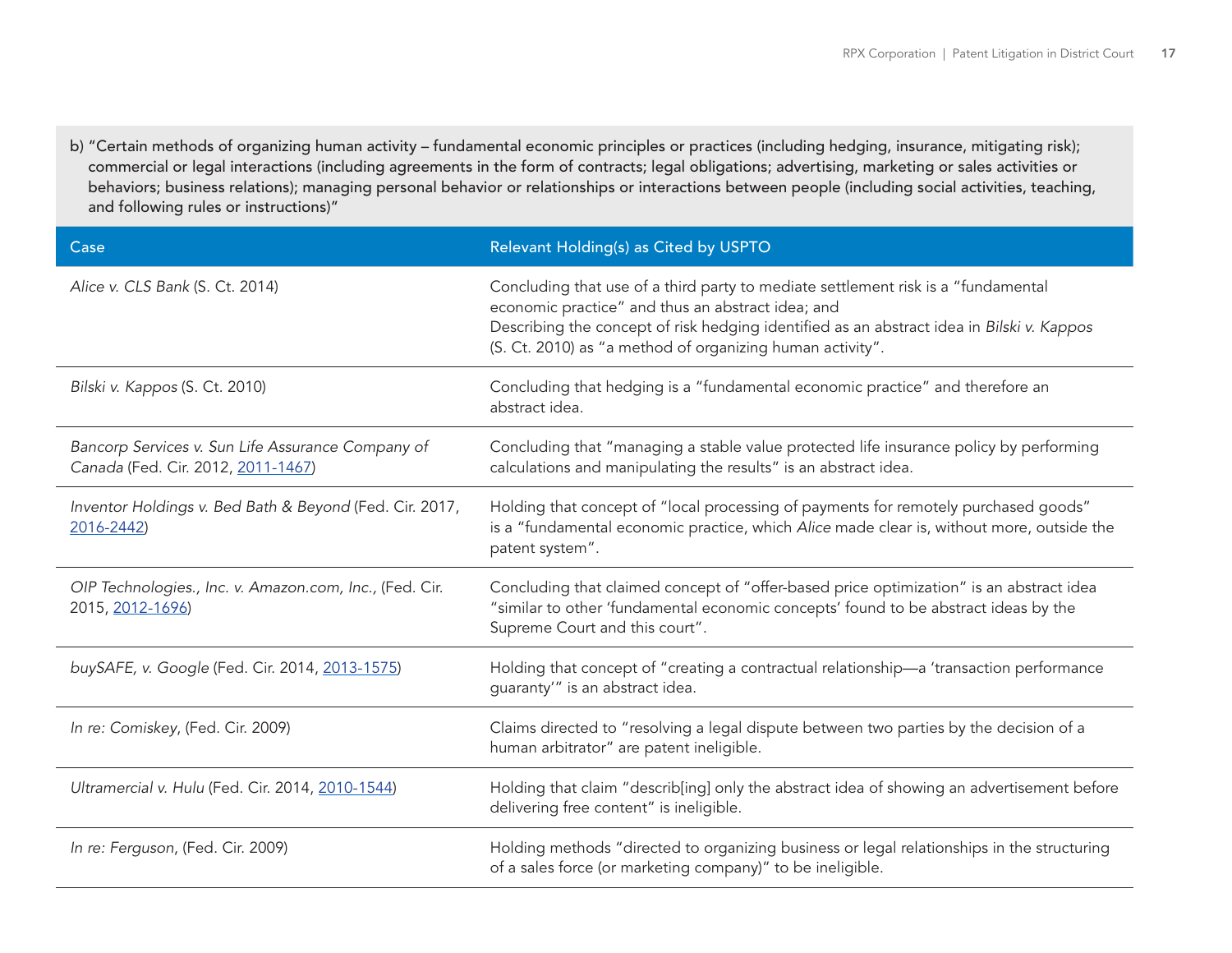| Credit Acceptance v. Westlake Services (Fed. Cir. 2017,<br>2016-2001)        | "The Board determined that the claims are directed to the abstract idea of 'processing an<br>application for financing a purchase.'We agree".                                                                                                                                                    |
|------------------------------------------------------------------------------|--------------------------------------------------------------------------------------------------------------------------------------------------------------------------------------------------------------------------------------------------------------------------------------------------|
| Interval Licensing v. AOL, (Fed. Circ. 2018, 2016-2502)                      | Concluding that "[s]tanding alone, the act of providing someone an additional set of<br>information without disrupting the ongoing provision of an initial set of information is an<br>abstract idea"; and                                                                                       |
|                                                                              | Observing that the district court "pointed to the nontechnical human activity of passing<br>a note to a person who is in the middle of a meeting or conversation as further illustrating<br>the basic, longstanding practice that is the focus of the [patent-ineligible] claimed<br>invention". |
| Voter Verified v. Election Systems & Software (Fed. Cir.<br>2018, 2017-1930) | Finding the concept of "voting, verifying the vote, and submitting the vote for tabulation",<br>a "fundamental activity" that humans have performed for hundreds of years, to be an<br>abstract idea.                                                                                            |
| In re: Smith (Fed. Cir. 2016, 2015-1664)                                     | Concluding that "[a]pplicants' claims, directed to rules for conducting a wagering game"<br>are abstract.                                                                                                                                                                                        |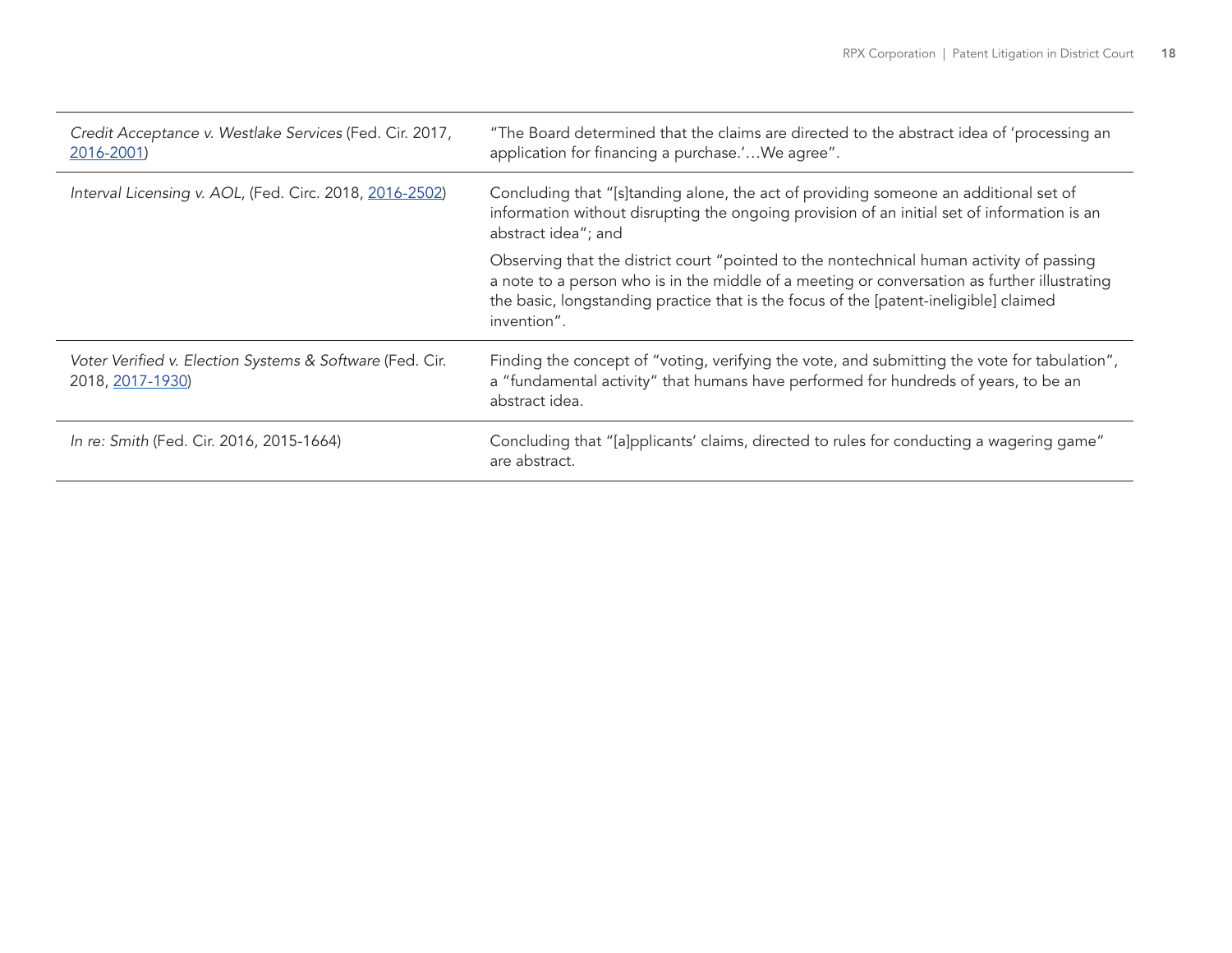#### c) "Mental processes":

"concepts performed in the human mind…"

#### USPTO Explanatory Notes:

- *"If a claim…covers performance in the mind but for the recitation of generic computer components, then it is still in the mental processes category unless the claim cannot practically be performed in the mind."*
- *The "performance of a claim limitation using generic computer components does not necessarily preclude the claim limitation from being in the mathematical concepts grouping [(*Benson*)]…or the certain methods of organizing human activity grouping [(*Alice*)]".*

| Case                                                                         | Relevant Holding(s) as Cited by USPTO                                                                                                                                                                                                                               |
|------------------------------------------------------------------------------|---------------------------------------------------------------------------------------------------------------------------------------------------------------------------------------------------------------------------------------------------------------------|
| Intellectual Ventures v. Symantec (Fed. Cir. 2016,<br>2015-1769)             | "[W]ith the exception of generic computer-implemented steps, there is nothing in the<br>claims themselves that foreclose them from being performed by a human, mentally or with<br>pen and paper."                                                                  |
| Mortgage Grader v. First Choice Loan Services (Fed. Cir.<br>2016, 2015-1415) | Holding that computer-implemented method for "anonymous loan shopping" was an<br>abstract idea because it could be "performed by humans without a computer".                                                                                                        |
| Versata Development Group v. SAP America (Fed. Cir.<br>2015, 2014-1194)      | "Courts have examined claims that required the use of a computer and still found that<br>the underlying, patent-ineligible invention could be performed via pen and paper or in a<br>person's mind."                                                                |
| CyberSource v. Retail Decisions (Fed. Cir. 2011)                             | Holding that the incidental use of "computer" or "computer readable medium" does not<br>make a claim otherwise directed to process that "can be performed in the human mind, or<br>by a human using a pen and paper" patent eligible); and                          |
|                                                                              | Distinguishing Research Corp. Technologies v. Microsoft (Fed. Cir. 2010), and SiRF<br>Technology v. International Trade Commission (Fed. Cir. 2010), as directed to inventions<br>that "could not, as a practical matter, be performed entirely in a human's mind". |

*"…(including an observation, evaluation, judgment, opinion".*

| Case                                                                                                      | Relevant Holding(s) as Cited by USPTO                                                                                                                                                                      |
|-----------------------------------------------------------------------------------------------------------|------------------------------------------------------------------------------------------------------------------------------------------------------------------------------------------------------------|
| Mayo Collaborative Services v. Prometheus Laboratories<br>(S. Ct. 2012) and Parker v. Flook (S. Ct. 1978) | "'[M]ental processes[] and abstract intellectual concepts are not patentable, as they are the<br>basic tools of scientific and technological work" (both quoting Gottschalk v. Benson (S. Ct.<br>$1972$ ). |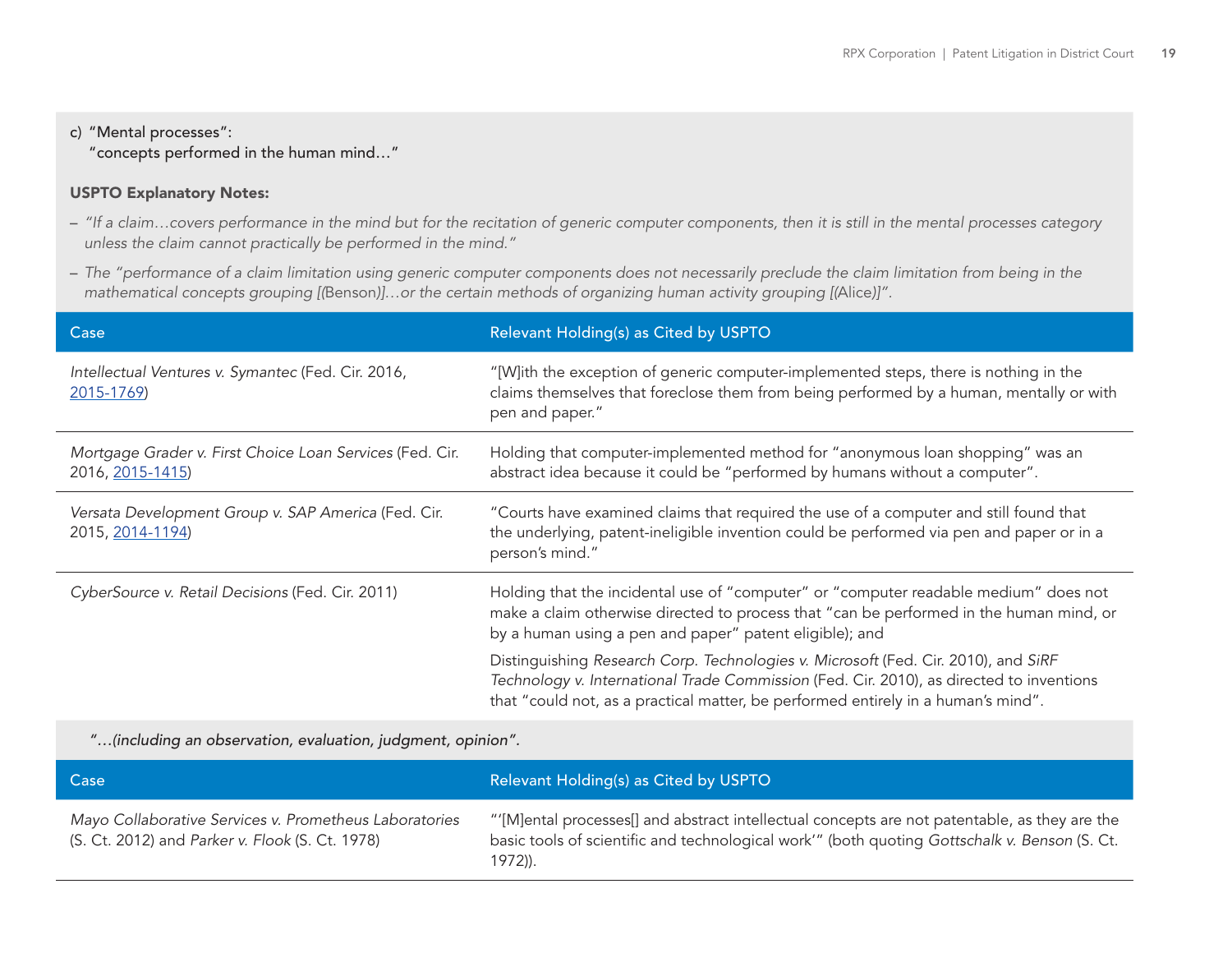| Gottschalk v. Benson (S. Ct. 1972)                                                                 | Noting that the claimed "conversion of [binary-coded decimal] numerals to pure binary<br>numerals can be done mentally"; i.e., "as a person would do it by head and hand".                                                                                                                                              |
|----------------------------------------------------------------------------------------------------|-------------------------------------------------------------------------------------------------------------------------------------------------------------------------------------------------------------------------------------------------------------------------------------------------------------------------|
| Synopsys v. Mentor Graphics (Fed. Cir. 2016, 2015-<br>1599)                                        | Holding that claims to the mental process of "translating a functional description of a logic<br>circuit into a hardware component description of the logic circuit" are directed to an<br>abstract idea, because the claims "read on an individual performing the claimed steps<br>mentally or with pencil and paper". |
| Mortgage Grader v. First Choice Loan Services (Fed. Cir.<br>2016, 2015-1415)                       | Concluding that concept of "anonymous loan shopping" is an abstract idea because it<br>could be "performed by humans without a computer".                                                                                                                                                                               |
| Versata Development Group v. SAP America (Fed. Cir.<br>2015, 2014-1194)                            | "Courts have examined claims that required the use of a computer and still found that<br>the underlying, patent-ineligible invention could be performed via pen and paper or in a<br>person's mind".                                                                                                                    |
| In re: BRCA1 & BRCA2-Based Hereditary Cancer Test<br>Patent Litigation (Fed. Cir. 2014, 2014-1361) | Concluding that concept of "comparing BRCA sequences and determining the existence<br>of alterations" is an "abstract mental process".                                                                                                                                                                                  |
| In re Brown (Fed. Cir. 2016, 2015-1852) (non-<br>precedential)                                     | Claim limitations "encompass the mere idea of applying different known hair styles to<br>balance one's head. Identifying head shape and applying hair designs accordingly is an<br>abstract idea capable, as the Board notes, of being performed entirely in one's mind".                                               |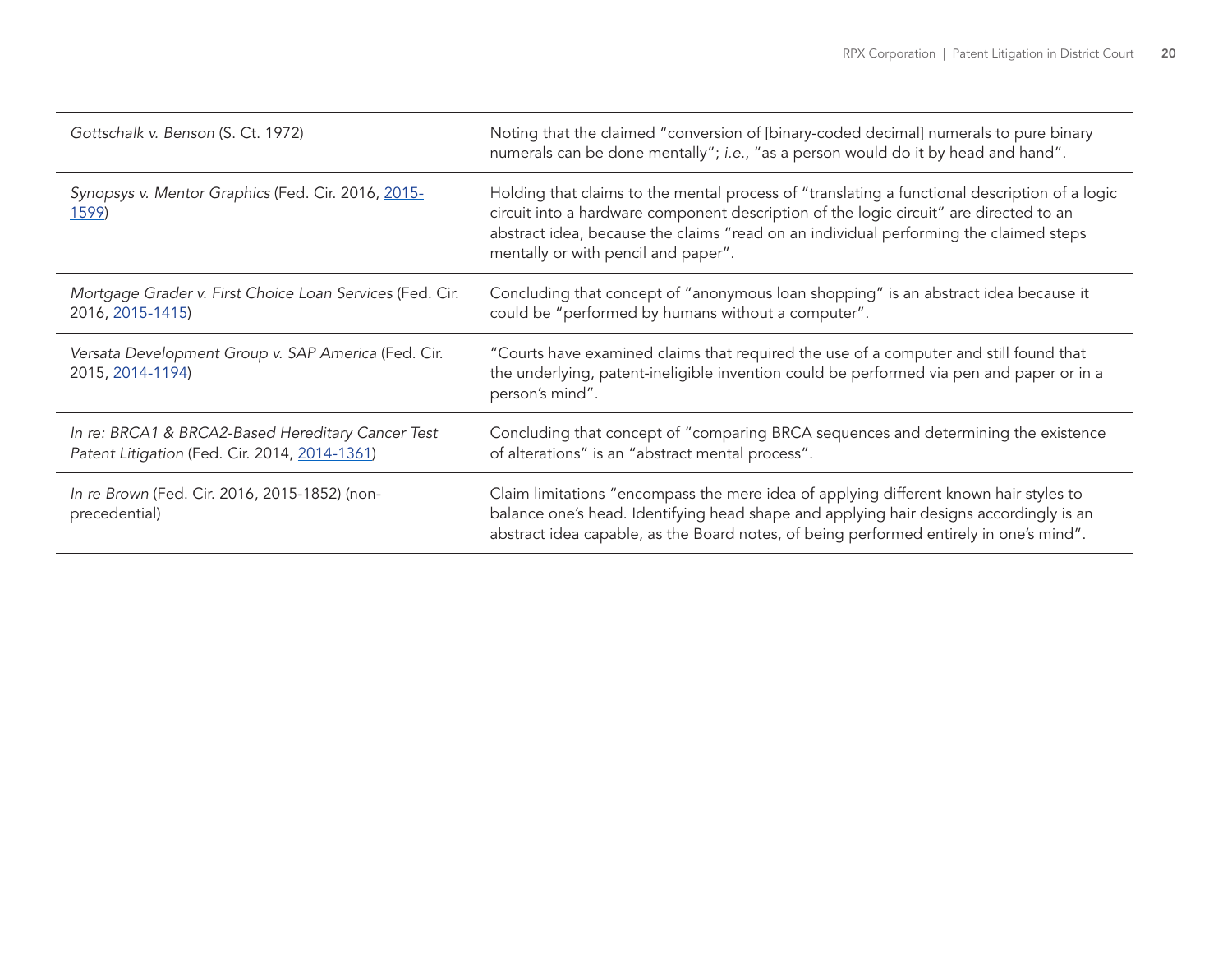Data and Methodology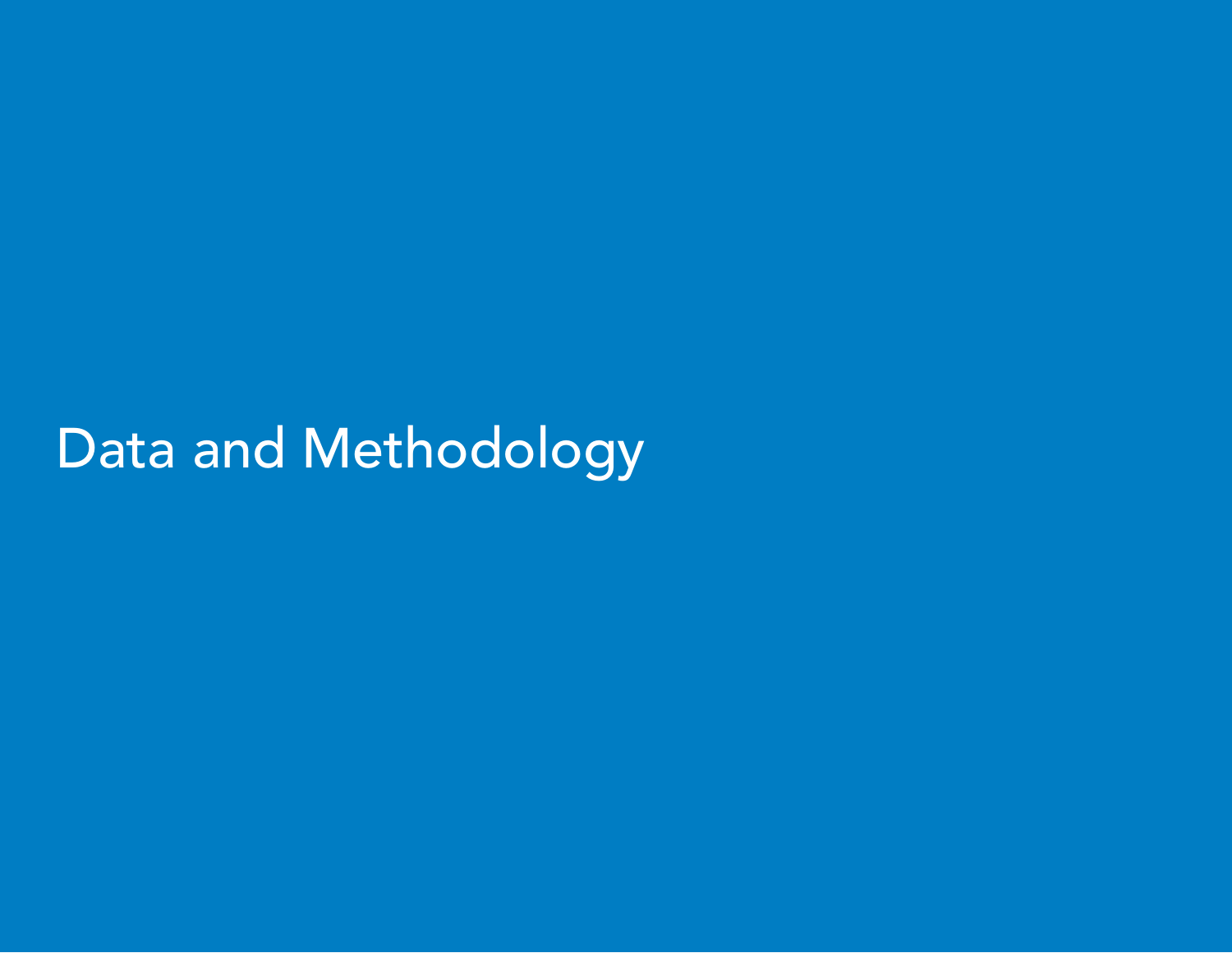RPX continuously strives to improve the accuracy and scope of its data and may make minor changes to the methodology and underlying data used in future analyses and reports. In addition, certain aspects of our methodology—such as the treatment of severances and consolidations, updates to entity data, and the identification of transactions based on recorded assignments—may result in slight changes to our data as time passes.

# General Methodologies

#### NPE Definition

For the purposes of this report, the following are considered NPEs:

- Patent assertion entities (PAEs): entities believed to earn revenue predominantly through asserting patents
- Universities and research institutions
- Individual inventors
- Non-competing entities (NCEs): operating companies asserting patents outside their areas of products or services

#### NPE Identification

RPX identifies NPEs through a manual review process performed by experienced employees with sophisticated knowledge of the patent industry.

The process includes searching for evidence of operating or patent monetization activities on the Internet, including company websites; reviewing complaints, including allegations regarding products and/or services purportedly sold by the patent owner; consideration of the outside counsel employed by the entity (in particular, assessing whether that counsel has a history of representing NPEs); and reviewing public filings, including state incorporation records, USPTO assignment data, corporate disclosure statements filed in litigation, and securities filings.

While there are elements of subjectivity in this approach, we believe that the process is robust based on feedback from other patent professionals.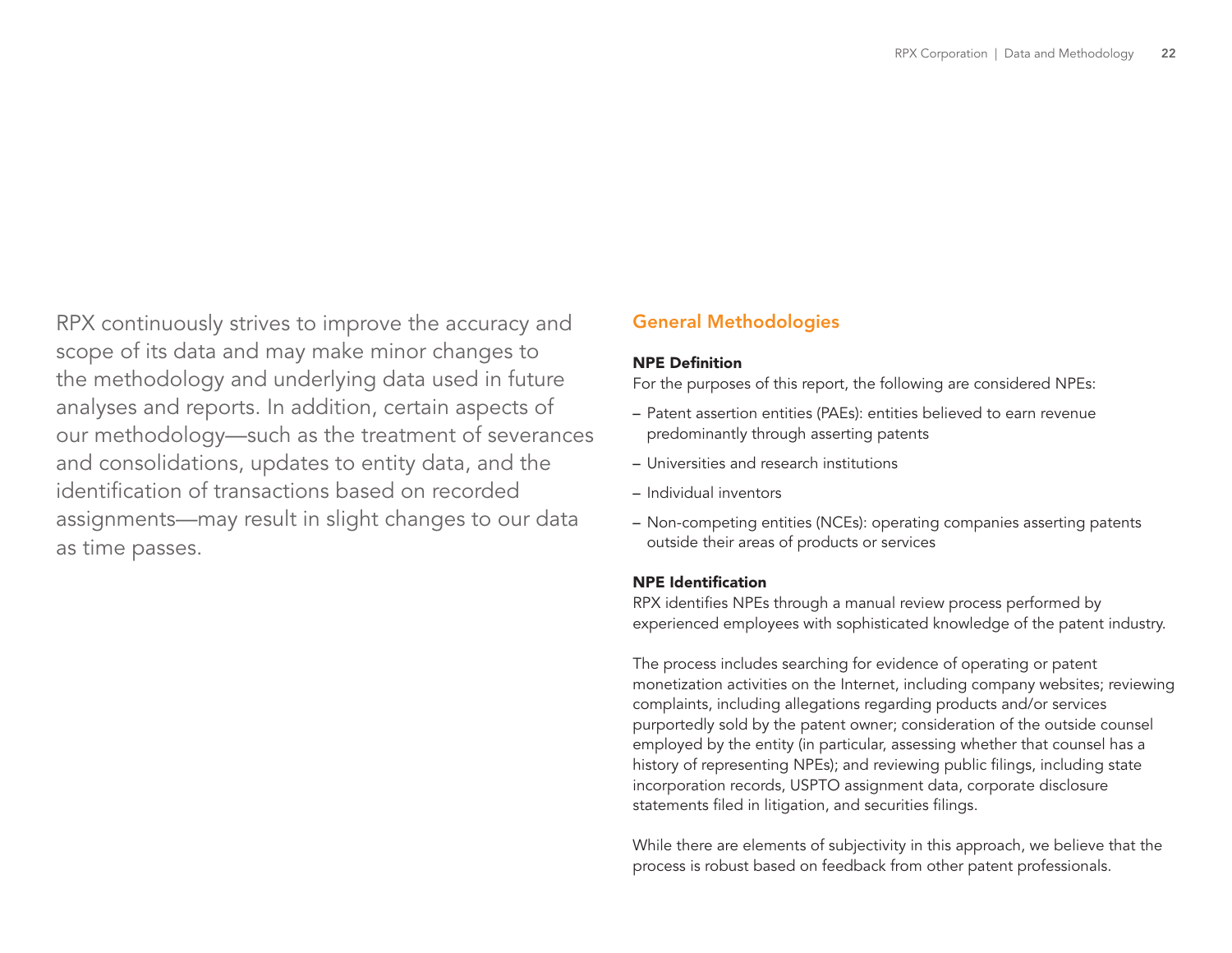#### NPE Roll-Up

RPX's proprietary litigation database rolls up certain related NPEs to a single NPE entity. The company manually identifies these relationships by regularly reviewing public records, including state incorporation filings, corporate disclosures, and patent assignment data. As a result, all litigation filed by subsidiaries of a given NPE are attributed to its ultimate parent, both in RPX's litigation database and in this report.

#### Corporate Families

RPX has developed a proprietary database of corporate families. All entities in a corporate family are generally treated as a single unique entity. To the extent that multiple members of a corporate family are defendants in a lawsuit, RPX counts those entities as a single defendant. Corporate families may also change over time. For example, M&A activity may result in the consolidation of entities.

#### Cases

"Cases filed" refers to filed actions. A single case filed may include multiple defendants. The date for a case filed is the date that it was originally filed.

The date for determining total defendants added and unique defendants added is the date that a defendant was added to a case. This date may differ from the date the case was originally filed. For example, defendants added in amended complaints may be shown as having been added on a different date than the case's original filing date.

#### Litigation Campaigns

A "litigation campaign" is a group of cases (including district court, PTAB, ITC, Federal Circuit, and Chinese patent litigation) involving the same ultimate parent plaintiffs and one or more patents from the same family.

"Campaigns filed" refers to unique campaigns.

"Defendants added" counts new litigation by the total number of campaigndefendant pairings. Defendants are counted as added both through original and amended complaints, and transfers and litigation in multiple districts (with the same parties and patents) are not over-counted.

#### Market Sector Classifications

RPX has created a proprietary list of market sectors. The company manually categorizes each case filed into a market sector based on a review of the accused products, defendants, and asserted patents.

#### Declaratory Judgment Actions

Declaratory judgment actions are excluded unless otherwise expressly noted.

#### Section 101 and *Alice*

RPX's *Alice* data comprises a human-reviewed set of *Alice* orders separated by patent, culled from a raw database of cases automatically identified as citing to the Supreme Court's *Alice* ruling. The dataset includes district court orders addressing *Alice* challenges on the merits (excluding, for example, denials due to the need for claim construction, since those denials amount to a holding that the court needs additional information regarding what is claimed in the patent before it can address an *Alice* challenge). The dataset does not include orders on eligibility challenges asserting that patents are invalid as directed to natural law.

#### PTAB Proceedings

RPX's data on America Invents Act review proceedings includes all *inter partes* reviews, Covered Business Method reviews, and post-grant reviews made available through the Patent Trial and Appeal Board's End to End (E2E) system. E2E case data is supplemented with human-reviewed RPX metadata.

#### Marketplace Dataset

The patent pricing data in this report is limited to RPX's experience in the open market. RPX believes that as one of the largest patent buyers in the world, it is offered the vast majority of portfolios in the open market. However, RPX may not be offered a limited number of portfolios on the open market, and those portfolios are not reflected in the analyses in this report.

#### Marketplace Data Exclusions

This report excludes portfolios offered through certain auctions due to historically low transaction rates for those auctions. RPX believes that excluding those auctions provides better insight into offered portfolios that have a reasonable chance of transacting. However, this report may not provide as much insight into patent auctions with low historical transaction rates.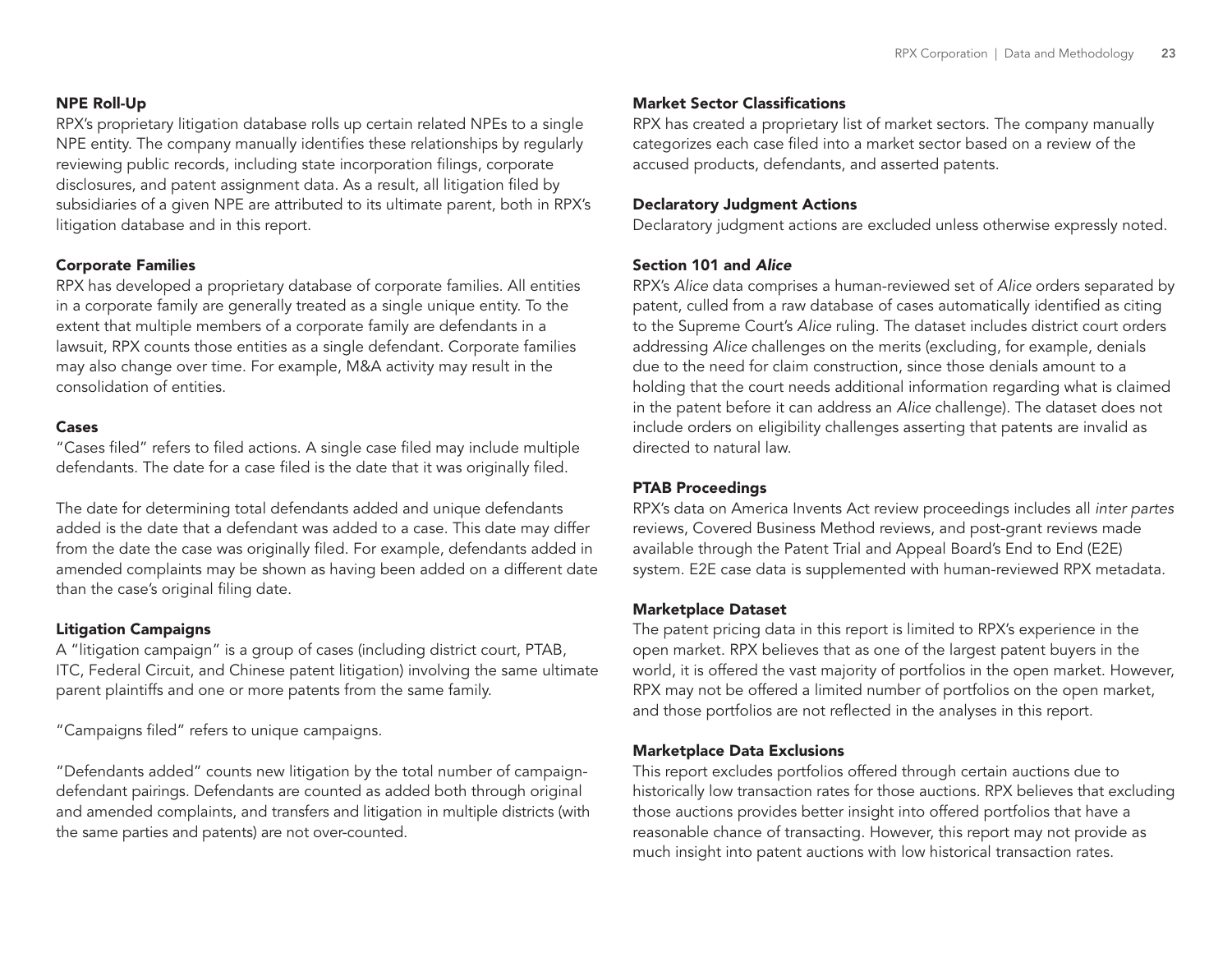#### Portfolio

"Portfolio" refers to a distinct patent portfolio offered to RPX. A portfolio may contain one or more patents. A group of patents is considered one portfolio when marketed together to RPX.

Specific patents may be offered to RPX as part of different portfolios at different times. Accordingly, some patents may be counted multiple times as part of more than one portfolio.

#### **Patents**

For the purposes of this report, "patents" refers to US issued patents unless otherwise noted.

#### Portfolio Execution and Recorded Dates

A portfolio's execution/recorded date is the earliest execution/recorded date of a transacted patent in the portfolio.

#### **Transactions**

RPX considers a portfolio to have transacted if at least one patent from the portfolio transacted with a recorded execution date after RPX was offered the portfolio; and the transaction was to a third party (*i.e.*, not a transfer between members of the same corporate family).

RPX considers a patent to have transacted 1) if the patent transacted with a recorded execution date after RPX was offered the patent; and 2) the transaction was to a third party (*i.e.*, not a transfer between members of the same corporate family).

#### USPTO Assignment Data Limitations

Assignments recorded with the USPTO are sometimes not reflected in publicly available assignment data for a significant amount of time after recordation. As a result, RPX's transaction data is limited to recorded patent assignments that are reflected in the USPTO's public assignment dataset.